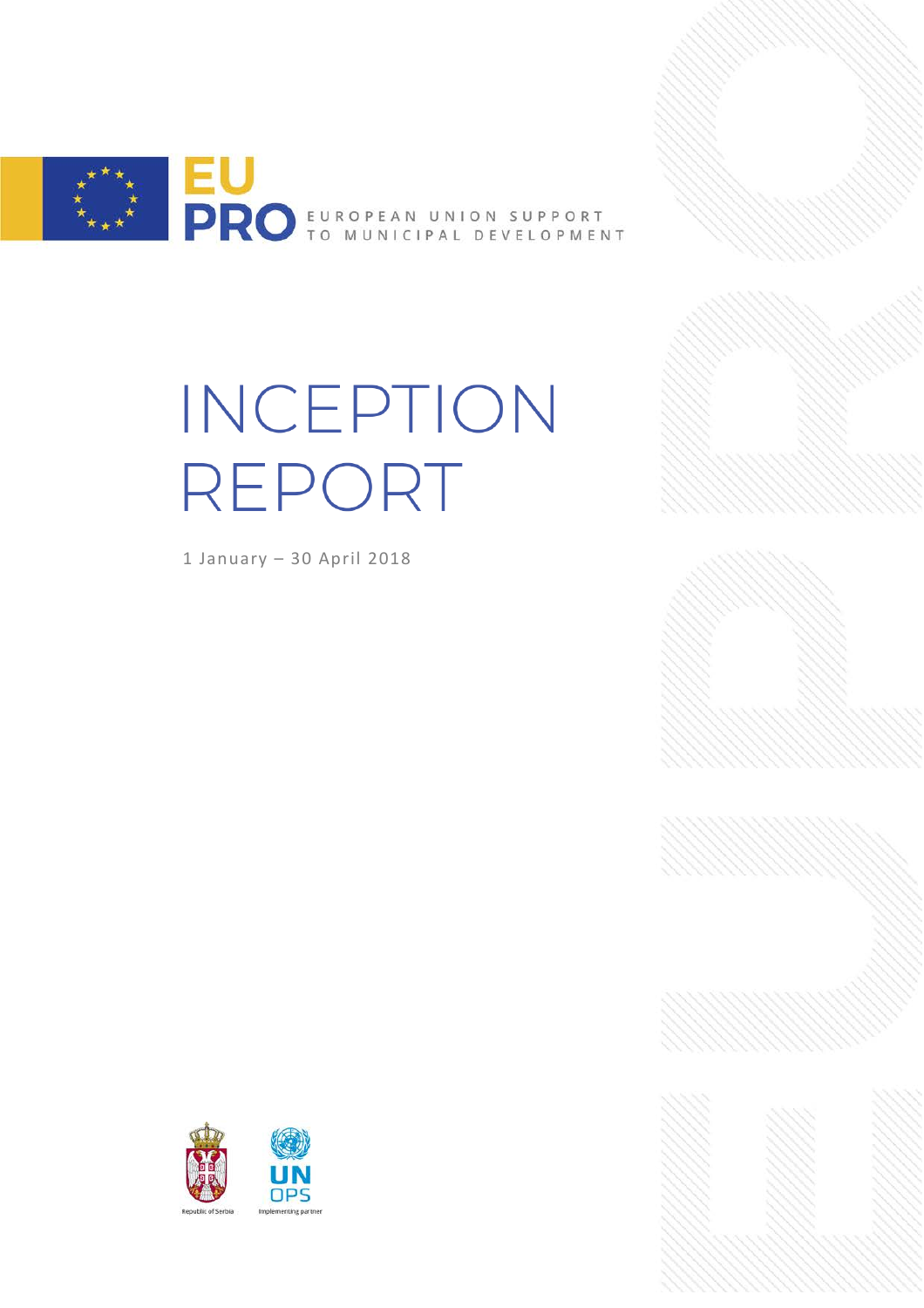

- **Overall objective:** To contribute to a more balanced socio-economic development in Serbia
	- **Purpose:** To enhance competitiveness and social cohesion of the less developed areas by better market positioning and more competitive SMEs and developing/improving business enabling and social infrastructure
		- **Budget:** 25 million Euros
		- **Donor:**  The European Union
	- **Start date:** 1 January 2018
	- **End date:** 31 December 2020
- **Programme area:** The Regions of Šumadija and Western Serbia and the Southern and Eastern Serbia
- **Implementing partner:** United Nations Office for Project Services (UNOPS)
	- **Report date:** 16 May 2018
	- **Period covered:** 1 January 2018 30 April 2018

**Prepared by:** UNOPS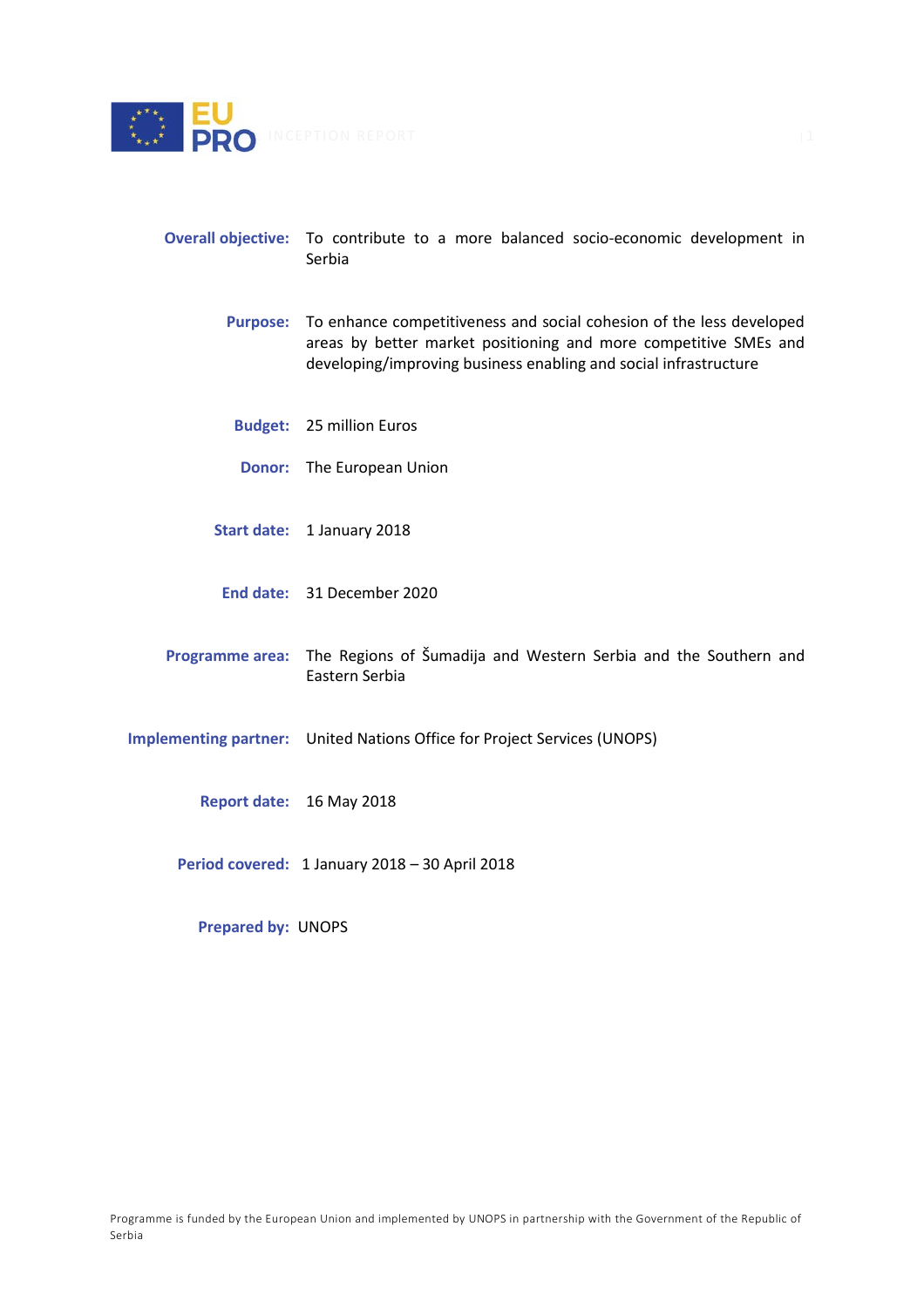

# <span id="page-2-0"></span>Acronyms

| AoR             | Area of Responsibility                                  |  |
|-----------------|---------------------------------------------------------|--|
| <b>BSO</b>      | <b>Business Support Organisation</b>                    |  |
| CВ              | Coordination Body for Preševo, Bujanovac, and Medveda   |  |
| <b>CFP</b>      | Call for Proposals                                      |  |
| <b>CIF</b>      | Citizens' Involvement Fund                              |  |
| <b>CSO</b>      | Civil Society Organisation                              |  |
| <b>DEU</b>      | Delegation of the European Union                        |  |
| <b>DAS</b>      | Development Agency of Serbia                            |  |
| <b>DOA</b>      | Description of Action                                   |  |
| EU              | <b>European Union</b>                                   |  |
| <b>FIDIC</b>    | The International Federation of Consulting Engineers    |  |
| <b>GEM</b>      | <b>Gender Equality Mechanism</b>                        |  |
| GG              | Good Governance                                         |  |
| НR              | Human Rights                                            |  |
| <b>LSG</b>      | Local Self-Government                                   |  |
| <b>MCTI</b>     | Ministry of Construction, Transport, and Infrastructure |  |
| <b>ME</b>       | Ministry of Economy                                     |  |
| <b>MEI</b>      | Ministry of European Integration                        |  |
| <b>MSE</b>      | Micro and Small Size Enterprises                        |  |
| <b>MSP</b>      | <b>Managing Successful Programmes</b>                   |  |
| <b>NGO</b>      | Non-governmental Organisation                           |  |
| <b>NMC</b>      | <b>National Minority Council</b>                        |  |
| <b>OHCHR</b>    | Office of the High Commissioner of Human Rights         |  |
| <b>OSCE</b>     | Organisation for Security and Cooperation in Europe     |  |
| <b>OSS</b>      | One Stop Shop                                           |  |
| PPF5            | <b>Project Preparation Facility 5</b>                   |  |
| <b>PRINCE 2</b> | <b>PRojects IN Controlled Environments</b>              |  |
| <b>PSC</b>      | <b>Programme Steering Committee</b>                     |  |
| <b>RDA</b>      | <b>Regional Development Agency</b>                      |  |
| <b>RFP</b>      | <b>Request for Proposals</b>                            |  |
| <b>RSOC</b>     | Serbia Operations Centre                                |  |
| <b>SCTM</b>     | <b>Standing Conference of Towns and Municipalities</b>  |  |
| <b>SDC</b>      | Swiss Agency for Development and Cooperation            |  |
| <b>SME</b>      | <b>Small and Medium Sized Enterprises</b>               |  |
| <b>PIMO</b>     | <b>Public Investment Management Office</b>              |  |
| <b>SIPRU</b>    | Social Inclusion and Poverty Reduction Unit             |  |
| <b>SME</b>      | <b>Small and Medium Enterprise</b>                      |  |
| <b>ToR</b>      | <b>Terms of Reference</b>                               |  |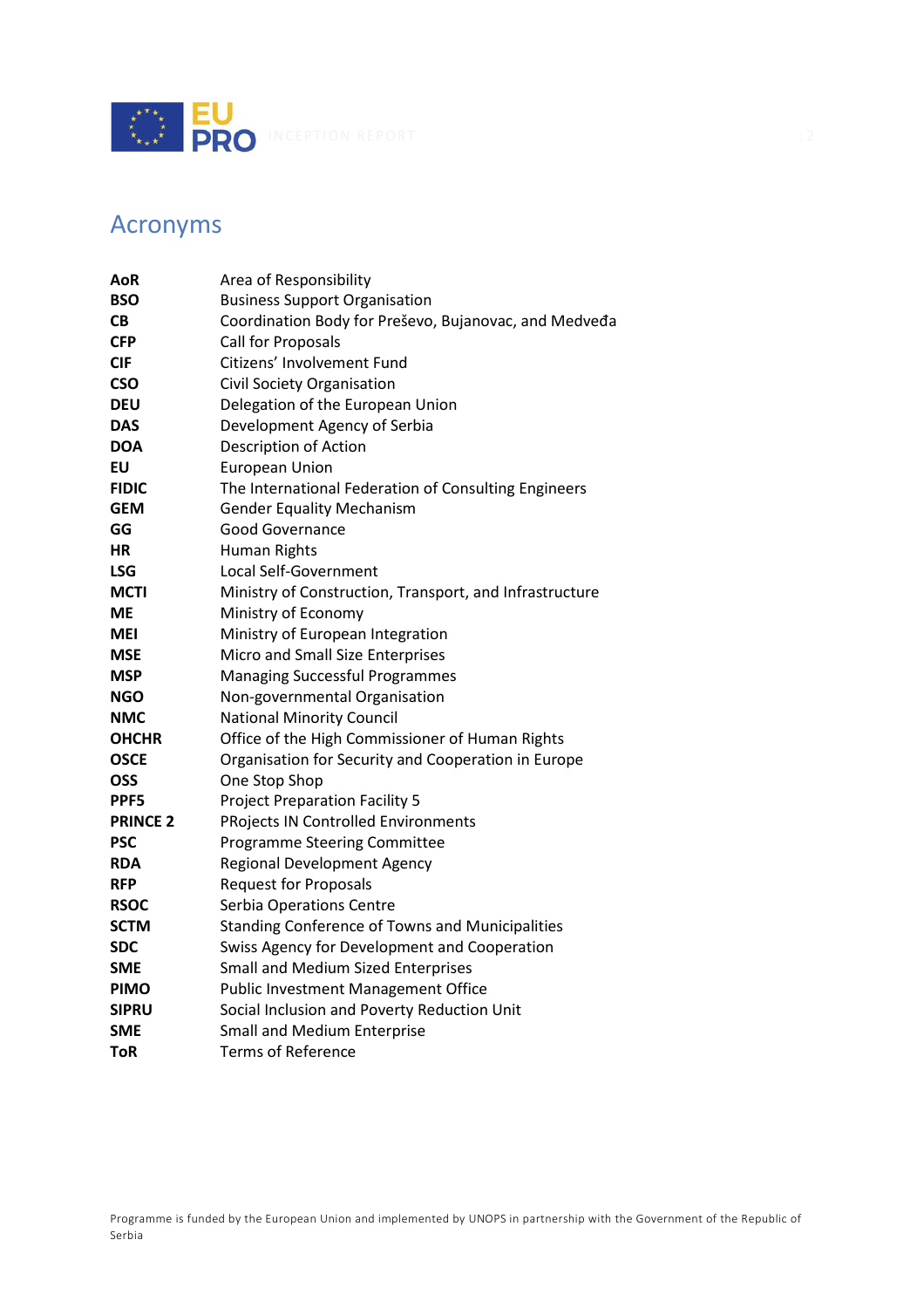

# <span id="page-3-0"></span>Executive Summary

The European Union Support to Municipal Development – EU PRO, the development programme that is funded by the European Union and implemented by the United Nations Office for Project Services (UNOPS), in partnership with the Government of Serbia, commenced on 1 January 2018. During the inception period, which lasted until 30 April 2018, the Programme established the governance framework, reassessed the Action's relevance and feasibility, and initiated activities whose implementation should contribute to sustainable development of 99 local self-governments (LSGs) in the regions of Šumadija and Western Serbia and Southern and Eastern Serbia.

The EU PRO governance and management framework has been set up in line with the Programme's Description of Action (DOA) and UNOPS project management methodology that is aligned with the highest international standards in project management. This effort included development of the Programme's strategies for risk and quality management, design of configuration management instruction and monitoring and evaluation plan. Registers for risks, issues, quality, and lessons learned have been set up and templates for inception, monthly, quarterly, annual reports and stage plans have been designed and put into use.

The Programme Steering Committee, which is chaired by the Ministry of European Integration, and includes representatives of the Ministry of Economy (ME), the Ministry of Construction, Transport, and Infrastructure (MCTI), the Development Agency of Serbia (DAS), the Public Investment Management Office, the Standing Conference of Towns and Municipalities, and the Delegation of the European Union, has also been established. This mechanism promotes national ownership over the Programme and enables relevant institutions to steer the implementation, monitor progress, and contribute to decision making. The Programme management team responsibilities have been defined and recruitment of 16 personnel completed, which has created basis for the efficient implementation start.

In order to introduce the Programme to beneficiaries and re-assess relevance and feasibility of planned interventions EU PRO organised 26 meetings with national institutions and international partners, held ten info sessions that gathered 209 participants (108 female and 101 male) from 86 LSGs and representatives of ten regional development agencies (RDAs). In addition, two surveys were conducted: the first was designed to assess capacities and needs of LSGs and included 101 representatives of 78 municipalities; and the second focused on needs and communication channels of Small and Medium Sized Enterprises (SMEs) and included over 200 firms. These efforts confirmed high relevance of the Programme activities, reinforced need for close coordination with complementary actions, and indicated need for limited modifications.

Specifically, LSGs confirmed that the need for investments into public infrastructure at the local level remains significant, although consultations indicated that municipalities generally do not invest timely and sufficient funding into development of projects, which validates relevance of the Programme's support for development of technical documentation. It was also shown that the number of mechanisms for funding of local infrastructure projects, primarily managed by national institutions, has increased, especially in 2018. While this is *per se* positive development, it also poses risk for the Programme and beyond, as methodologies for selection, monitoring, and evaluation of projects seem to be inconsistent and simpler than the ones of EU funded schemes, including the approach that will be applied by EU PRO. This could reduce the LSGs' interest for some EU PRO grant schemes, which could in turn decrease the number and quality of projects submitted for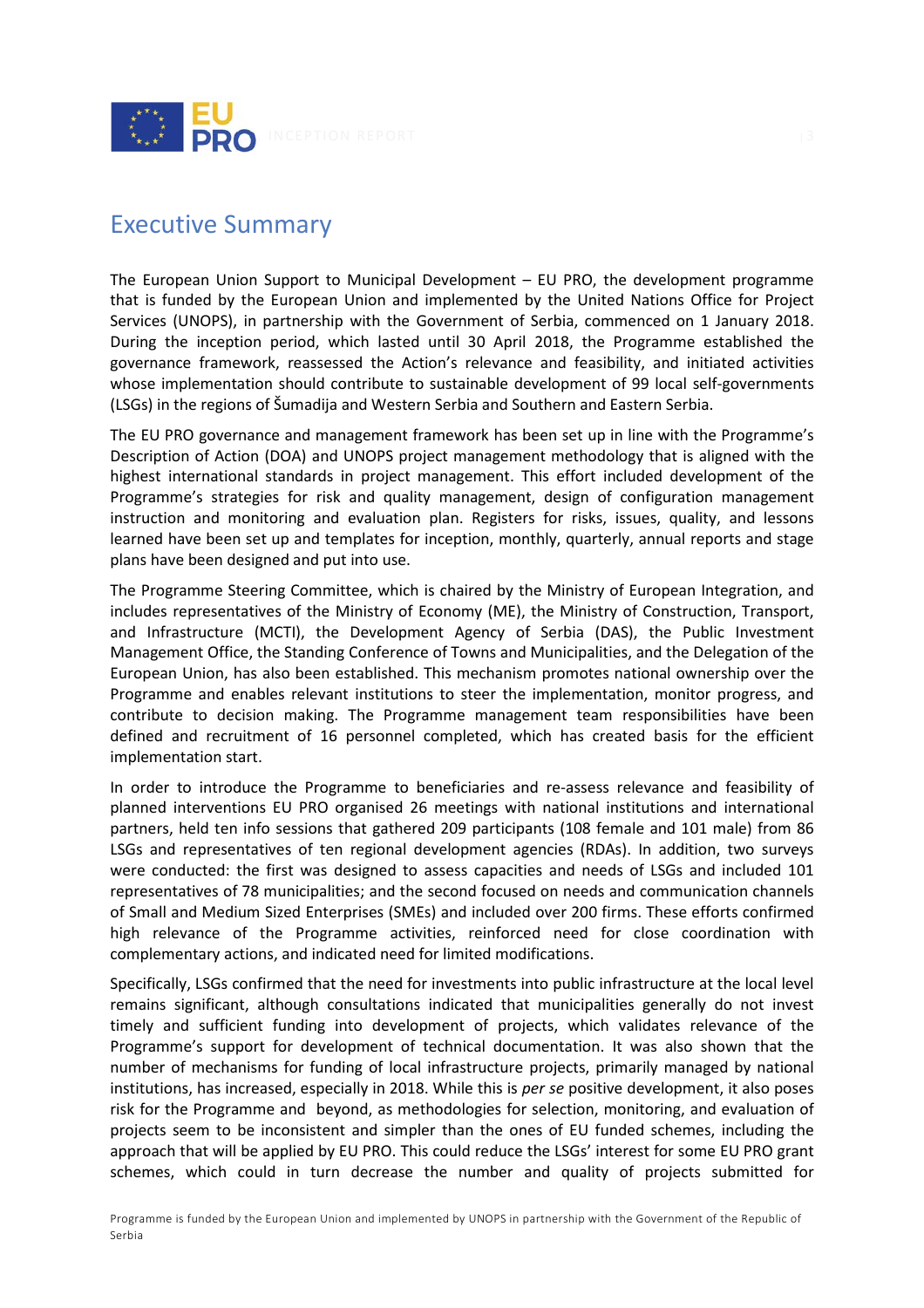

consideration. In the mid-term it could shrink LSGs' capacities to absorb EU and other donors' funds. EU PRO will monitor this trend, closely coordinate and intensively promote infrastructure activities in order to mitigate this risk.

Consultations with the MCTI confirmed that the planned EU PRO work pertaining to land management was important in the light of Government's doing business reforms. The MCTI primarily requested support for upgrade of electronic system for issuing of construction permits, whose establishment was one of most successful country's reforms. Although this support is not directly envisaged in the DOA, while considering the Programme's objective to enhance land management, as well as that this was as high Government priority, the EU PRO recommends provision of support in this area. In addition, the Programme will cooperate with the MCTI and other stakeholders in order to support efforts to standardise and upgrade the national geospatial data infrastructure. The implementation of these interventions will be feasible with limited budget reallocations and use of part of contingency budget.

Furthermore, the survey with SMEs, and talks with ME, DAS, and other stakeholders, showed that businesses needed assistance for procurement of the equipment as 83% of over 200 respondents identified this as principle area for support, while also indicting need for quality standards and improvement of organisation. The consultations, however, showed that micro and small enterprises, especially of those younger than five years that will be targeted by EU PRO, have limited capacities. EU PRO will for this reason, while not changing the targeted outputs and outcomes, strive to simplify the procedures and to provide quality guidelines for development of proposals in this field.

Meetings with national institutions confirmed significance of planned work on social cohesion and social inclusion, especially in the light of Serbia's efforts to implement the Action Plan for Integration of the National Minorities and needs communicated by the LSGs.

Progress has been made regarding development and implementation of activities. While considering the framework provided by the DOA as well as findings from consultations, the Programme developed calls for proposals (CFPs) for social infrastructure, economic infrastructure, technical documentation, development of detailed regulation plans, and provision of equipment and services to MSEs. Four infrastructure related CFPs have been approved by the PSC and advertised on 25 April 2018. The CFP for MSEs is being finalised on the basis of received feedback from the PSC, primarily the Ministry of Economy, and will be advertised in May 2018.

The Programme addressed cross cutting themes. For example, EU PRO with support from Swiss PRO, which is complementary development programme, integrated good governance, human rights, and gender equality elements into CFPs criteria in order to encourage beneficiaries to consideration of these issues during development of applications. In addition, Gender Action Plan, which provides framework for systematic address of gender equality issues by the EU PRO, was developed.

Communication efforts, which strongly underpin the Programme's activities, focused on development of Communications Strategy and visual identity, organisation of promotional event, design of website, production of promotional material, establishment of social media channels, and provision of media support to initial activities. These "preparations" create solid foundation for promotion of support that the European Union and the Government of Serbia provide to local and regional development as well as for communication of opportunities for beneficiaries, actions and achievements of EU PRO.

This report provides insight into findings related to the Programme's relevance and feasibility and describes progress achieved during the Inception Period, including information about key activities,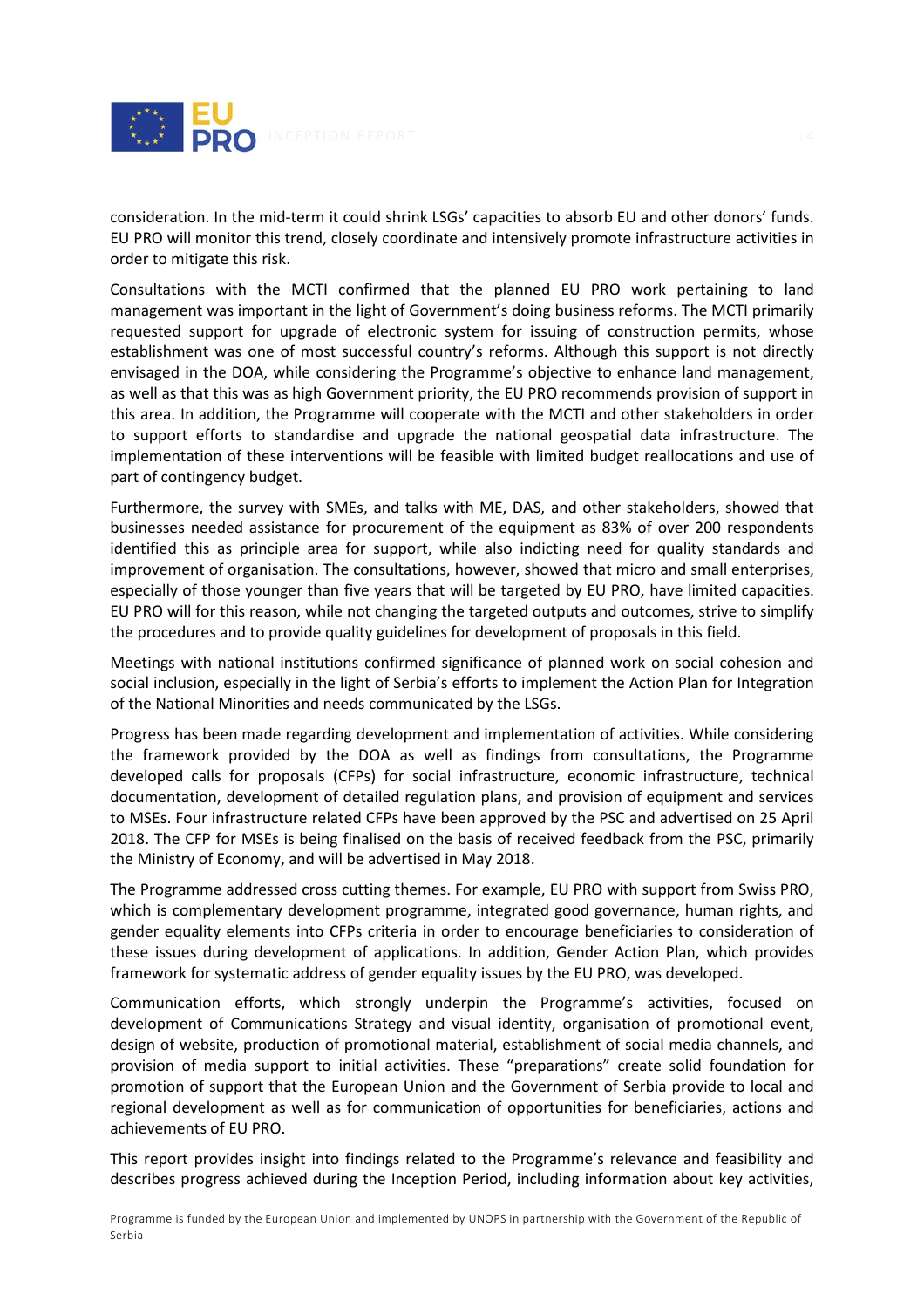

developments that influenced the Project, including the risks encountered, and other implementation aspects.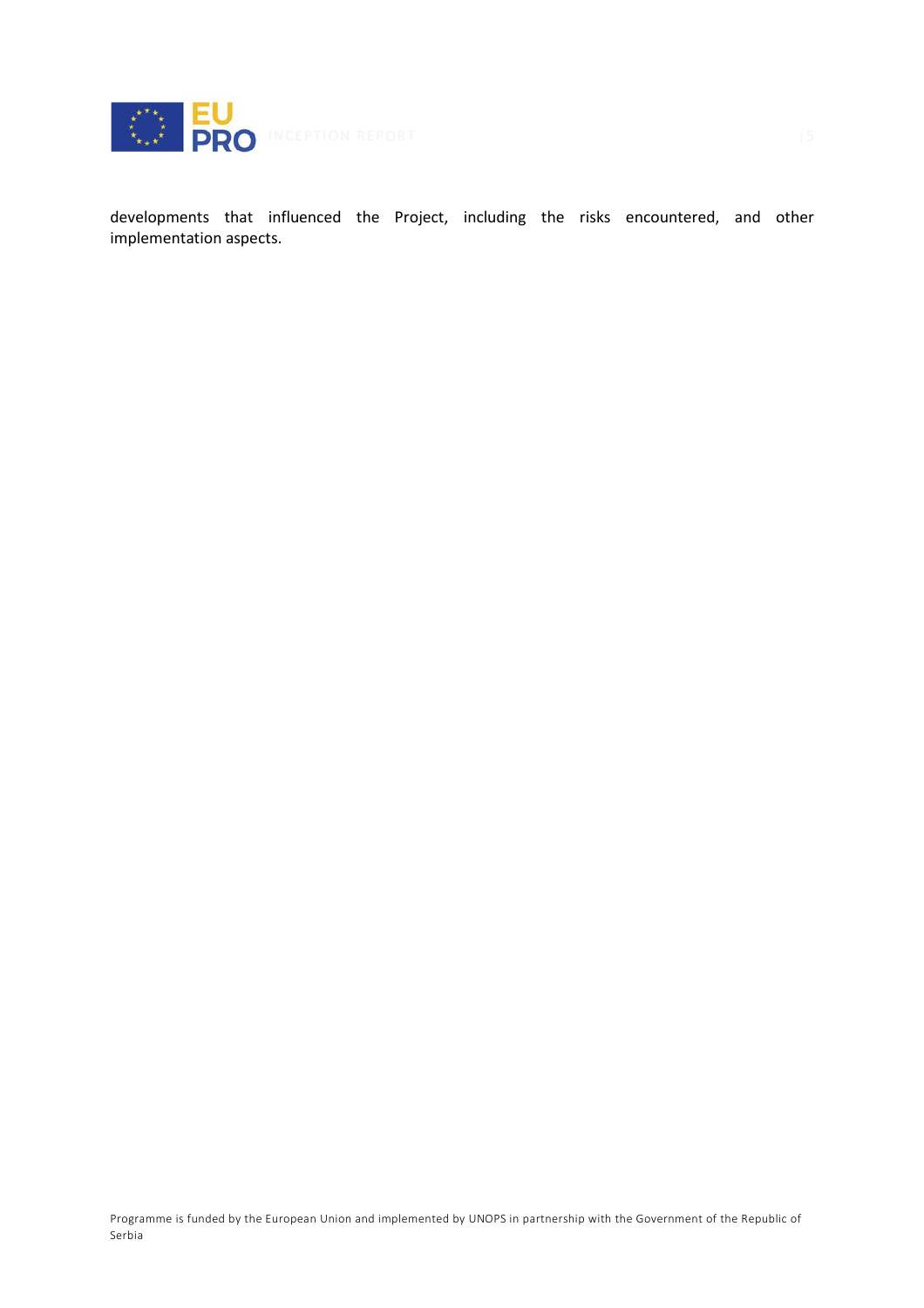

# Contents

| Relevance and feasibility of the design and progress towards achieving objectives and results  8 |  |
|--------------------------------------------------------------------------------------------------|--|
|                                                                                                  |  |
|                                                                                                  |  |
|                                                                                                  |  |
|                                                                                                  |  |
|                                                                                                  |  |
|                                                                                                  |  |
|                                                                                                  |  |
|                                                                                                  |  |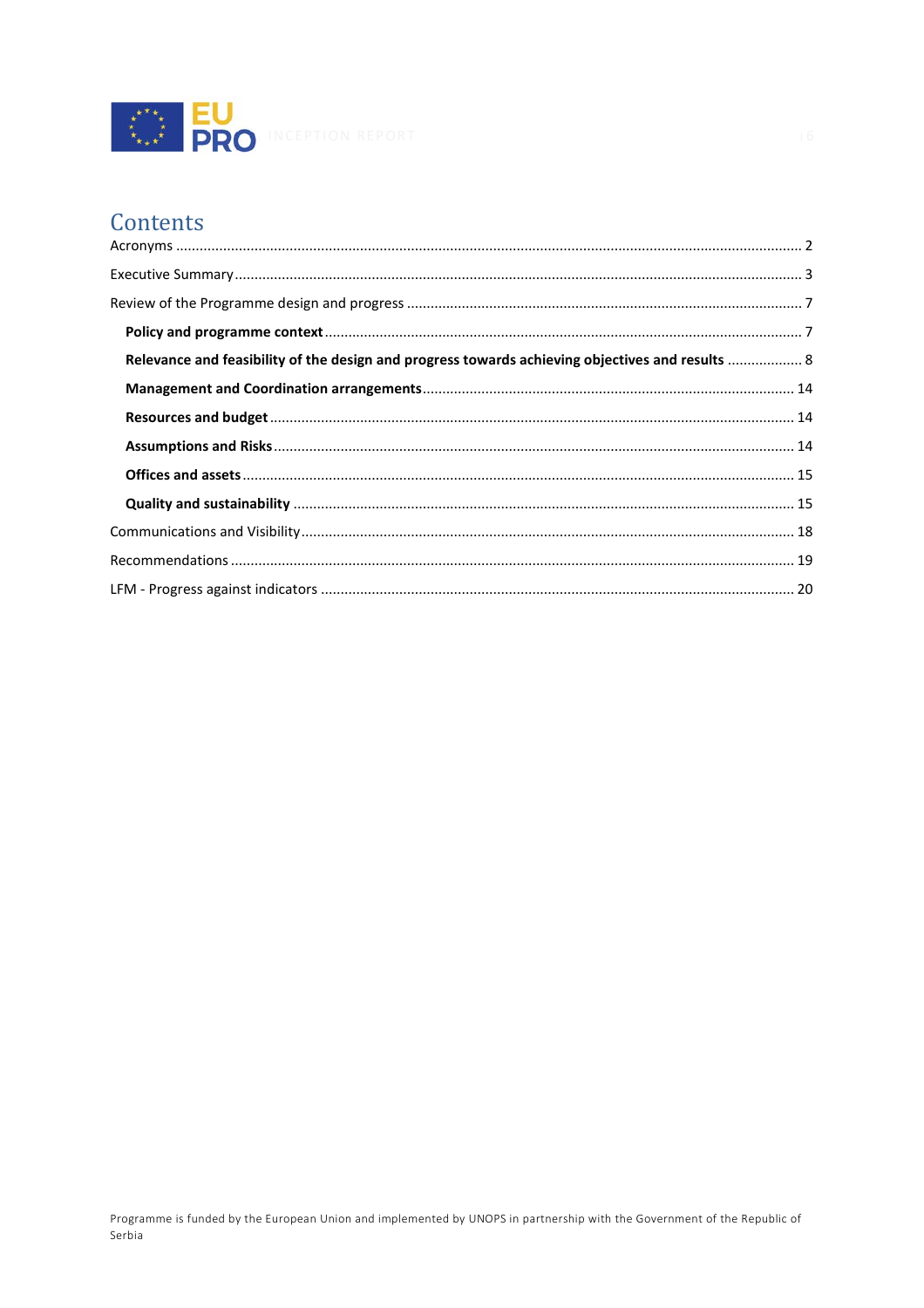

# <span id="page-7-0"></span>Review of the Programme design and progress

# <span id="page-7-1"></span>**Policy and programme context**

 $\overline{a}$ 

EU PRO context has not significantly changed although there were developments that affected the Programme. Adoption of the Law on National Spatial Data Infrastructure<sup>[1](#page-7-2)</sup> and the Law on Planning System of Republic of Serbia<sup>[2](#page-7-3)</sup> are the most significant policy changes. The former regulates the establishment and maintenance of the geo-spatial data, and incorporates the European Union (EU) Directive - Infrastructure for Spatial Information in the European Community – INSPIRE, into the national regulations. The later aims to establish efficient, transparent, and coordinated system for planning of development which covers spatial, regional, social, and economic aspects. In addition, the newly adopted Law on Electronic Government<sup>[3](#page-7-4)</sup> should facilitate simpler, more transparent, and more efficient communication of citizens, businesses, and civil society with the public administration.

EU PRO will consider these three Laws when designing and implementing activities related to land management, primarily establishment of Geographic Information System and development of planning documentation, in order to ensure compliance with the new provisions, where relevant.

This period also confirmed commitment of the Government of Serbia and international donors to support development of small and medium sized enterprises (SMEs). For example, the Ministry of Economy (ME) launched three calls in February 2018: the first that includes provision of equipment for micro and small sized enterprises (MSEs) that is implemented in partnership with the Development Agency of Serbia (DAS)<sup>[4](#page-7-5)</sup>; the second, which enhances entrepreneurship and is realised through the Development Fund<sup>[5](#page-7-6)</sup>; and the third that relates to provision of business start-up grants<sup>[6](#page-7-7)</sup>.

The United States Agency for International Development (USAID) and the European Bank for Reconstruction and Development (EBRD) also fund projects supporting the private sector development. The USAID Competitive Economy Project<sup>[7](#page-7-8)</sup> supports fruits and vegetables producers aiming at increased export and domestic sales through a range of activities contributing to branding of products and provision of linkages with potential buyers. The EBRD in its Serbia Strategy for 2018- 2023<sup>[8](#page-7-9)</sup> identified enhancing private companies' capacities as priority. The EBRD will also support new technologies and innovation through activities that are currently being defined.

These are positive developments and they create potential for synergies and maximization of effects of these complementary interventions but it also underlines the need for close coordination in order to avoid duplication.

<sup>1</sup> The Law can be accessed at<http://www.parlament.gov.rs/upload/archive/files/cir/pdf/zakoni/2018/2149-17.pdf>

<span id="page-7-3"></span><span id="page-7-2"></span><sup>&</sup>lt;sup>2</sup> The Law can be accessed at<http://www.parlament.gov.rs/upload/archive/files/cir/pdf/zakoni/2018/2386-17.pdf>

<span id="page-7-4"></span><sup>&</sup>lt;sup>3</sup> The Law can be accessed a[t http://www.parlament.gov.rs/upload/archive/files/cir/pdf/zakoni/2018/164-18.pdf](http://www.parlament.gov.rs/upload/archive/files/cir/pdf/zakoni/2018/164-18.pdf)

<span id="page-7-5"></span><sup>&</sup>lt;sup>4</sup> The Call is available at[: http://privreda.gov.rs/javni\\_pozivi/javni-poziv-za-dodelu-bespovratnih-sredstava-u-okviru-programa-podrske](http://privreda.gov.rs/javni_pozivi/javni-poziv-za-dodelu-bespovratnih-sredstava-u-okviru-programa-podrske-malim-preduzecima-za-nabavku-opreme-2/)[malim-preduzecima-za-nabavku-opreme-2/](http://privreda.gov.rs/javni_pozivi/javni-poziv-za-dodelu-bespovratnih-sredstava-u-okviru-programa-podrske-malim-preduzecima-za-nabavku-opreme-2/)

<span id="page-7-6"></span><sup>5</sup> The Call is available at[: http://privreda.gov.rs/javni\\_pozivi/javni-poziv-za-program-podsticanja-preduzetnistva-kroz-razvojne-projekte-u-](http://privreda.gov.rs/javni_pozivi/javni-poziv-za-program-podsticanja-preduzetnistva-kroz-razvojne-projekte-u-2018-godini/)[2018-godini/](http://privreda.gov.rs/javni_pozivi/javni-poziv-za-program-podsticanja-preduzetnistva-kroz-razvojne-projekte-u-2018-godini/)

<span id="page-7-7"></span><sup>6</sup> The Call is available a[t http://privreda.gov.rs/javni\\_pozivi/javni-poziv-za-dodelu-bespovratnih-sredstava-u-okviru-programa-podsticanja](http://privreda.gov.rs/javni_pozivi/javni-poziv-za-dodelu-bespovratnih-sredstava-u-okviru-programa-podsticanja-razvoja-preduzetnistva-kroz-finansijsku-podrsku-za-pocetnike-u-poslovanju-u-2018-godini/)[razvoja-preduzetnistva-kroz-finansijsku-podrsku-za-pocetnike-u-poslovanju-u-2018-godini/](http://privreda.gov.rs/javni_pozivi/javni-poziv-za-dodelu-bespovratnih-sredstava-u-okviru-programa-podsticanja-razvoja-preduzetnistva-kroz-finansijsku-podrsku-za-pocetnike-u-poslovanju-u-2018-godini/)

<span id="page-7-8"></span><sup>7</sup> USAID Competitive Economy Project supports food processing industr[y http://konkurentno.rs/en/home-eng/](http://konkurentno.rs/en/home-eng/)

<span id="page-7-9"></span><sup>&</sup>lt;sup>8</sup> The EBRD Serbia Country Strategy is available a[t http://www.ebrd.com/where-we-are/serbia/overview.html](http://www.ebrd.com/where-we-are/serbia/overview.html)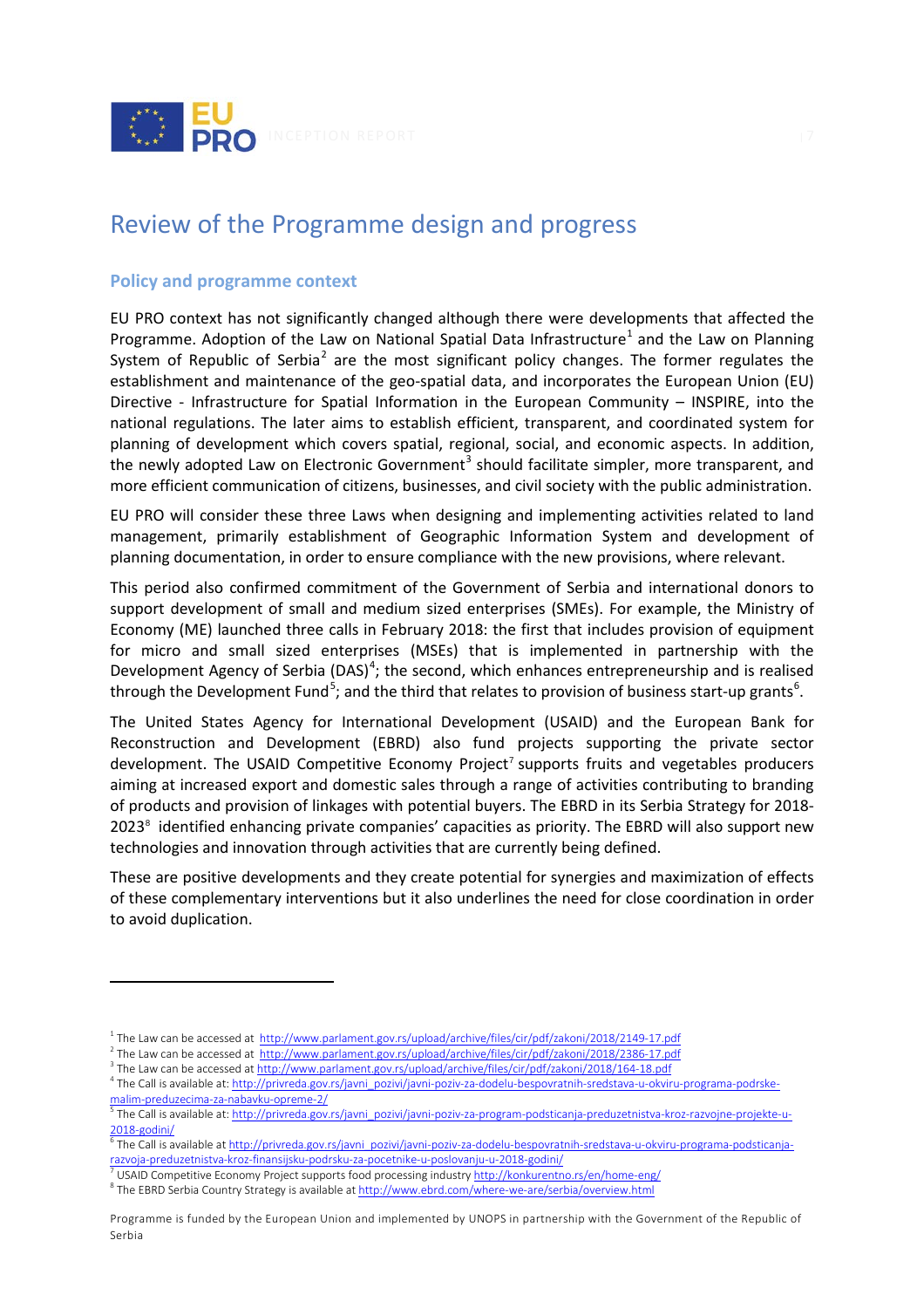

The Social Inclusion and Poverty Reduction Unit (SIPRU)<sup>[9](#page-8-1)</sup> was temporarily inactive at the beginning of 2018 due change of their position within the Government. In April, SIPRU was reactivated and it will continue to work within the Cabinet of the Prime Minister.<sup>[10](#page-8-2)</sup> This is relevant as the Programme will consult the SIPRU when conceptualising of the EU PRO social cohesion interventions.

# <span id="page-8-0"></span>**Relevance and feasibility of the design and progress towards achieving objectives and results**

EU PRO had four objectives for the inception period: to verify the relevance and feasibility of the Programme and identify changes needed in the design; to present the Programme to the stakeholders and build their commitment; to establish governance framework; and to develop and launch initial activities in order to create conditions for efficient implementation in the first year.

Efforts to verify relevance and feasibility, and to present EU PRO included 26 meetings<sup>[11](#page-8-3)</sup> with national institutions and international partners, and development projects, and ten info sessions that gathered 209 participants (108 female and 101 male) from 86 LSGs and ten regional development agencies (RDAs). In addition, two surveys were conducted: the first that was designed to assess local self-governments' (LSGs) capacities and development needs, which included questionnaire completed by 101 representatives of 78 municipalities<sup>12</sup>; and the second, web-based survey, which encompassed over 200 Small and Medium Sized Enterprises (SMEs)<sup>13</sup>. These activities confirmed that the Action was aligned with national policies as well as that it addressed some of the key development challenges in the Programme area.

#### **Result 1: Improved technological structure of SMEs and their ability to increase their market share**

#### *Relevance and Feasibility*

 $\overline{a}$ 

Relevance of the activities aiming at improved technological structure of SMEs and their ability to increase their market share has been validated. The consultations with the ME and RAS confirmed that planned interventions were aligned with the efforts of the Government of Serbia to support development of SMEs. Through their active involvement in the design of the activities, the Government stakeholders helped the Programme to better target beneficiaries and set the evaluation criteria that additionally enhances relevance. The Programme's information sessions also confirmed significance of the activities targeting businesses as participants flagged unemployment as burning issue.

The Survey to assess the needs and identify preferred communication channels of SMEs, also indicated the high relevance of planned interventions as 83% of respondents identified support for procurement of equipment as priority area. In addition, SMEs recognise importance of international quality standards and the need for enhancement of organisational and managerial capacities, need

<span id="page-8-1"></span> $9$  Established in 2009 with the aim to strengthen capacity of the Government to develop and implement social inclusion and to support line ministries in developing and implementing social inclusion policies

<span id="page-8-2"></span> $10 \frac{\text{https://www.blic.rs/vesti/politika/djindjiceva-cerka-pri-kabinetu-ane-brnabic-nadeno-resenje-za-tim-koji-podrzava/lwqtx4g}{\text{The overview of the meetings is provided in the Attachment 1}}$  $10 \frac{\text{https://www.blic.rs/vesti/politika/djindjiceva-cerka-pri-kabinetu-ane-brnabic-nadeno-resenje-za-tim-koji-podrzava/lwqtx4g}{\text{The overview of the meetings is provided in the Attachment 1}}$  $10 \frac{\text{https://www.blic.rs/vesti/politika/djindjiceva-cerka-pri-kabinetu-ane-brnabic-nadeno-resenje-za-tim-koji-podrzava/lwqtx4g}{\text{The overview of the meetings is provided in the Attachment 1}}$ 

<span id="page-8-4"></span><span id="page-8-3"></span> $12$  The Report on information sessions and survey conducted with LSGs is provided in the Attachment 2

<span id="page-8-5"></span><sup>&</sup>lt;sup>13</sup> The summary of SME Survey findings is available in the Attachment 3.

Programme is funded by the European Union and implemented by UNOPS in partnership with the Government of the Republic of Serbia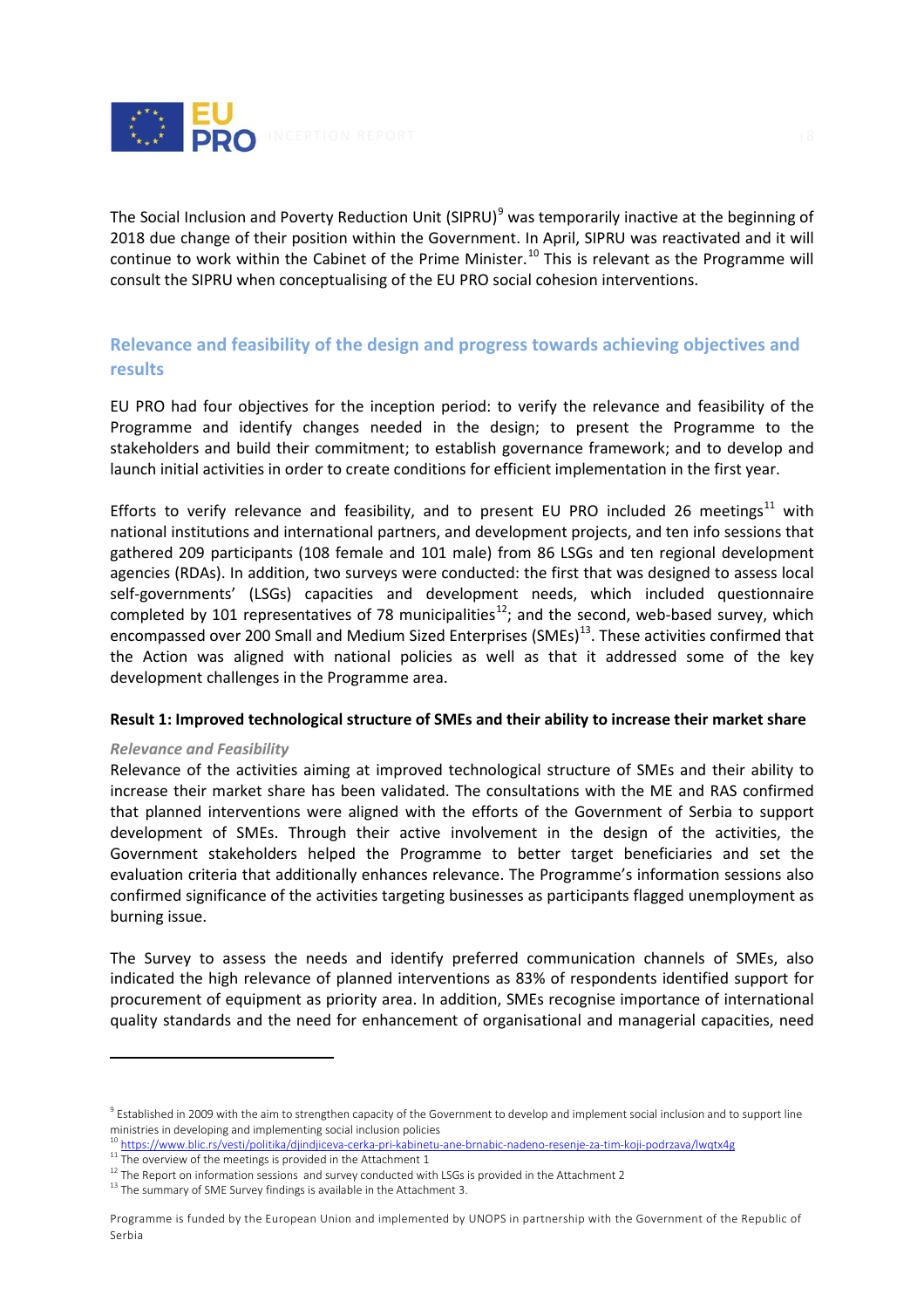

assistance for establishment of joint production, and expect further reduction of red tape – the Programme will address some of these areas through activities with Business Support Organisations (BSOs).

Efforts to consult stakeholders enabled the Programme to strengthen some approaches in order to enhance feasibility. For example, 50% of SME Survey respondents did not apply for subsidies in the past due to lack of information on available funding whereas 43% confirm they doubt integrity of the selection process. Furthermore, 49% of respondents confirm that they do not have capacities to prepare an application in English, while 46% need to engage a consultant for development of application. Other stakeholders, such as Regional Development Agencies, also pointed out that SMEs, especially those younger than five years that will be targeted by EU PRO, had limited capacities.

To address the above concerns, the Programme has allowed applications in Serbian and reduced the paperwork, while not changing the initially set outputs and outcomes, and will implement a range of communication activities to ensure transparency and effective outreach to potential beneficiaries across the Programme's territory.

#### *Progress towards the result*

The Call for Proposals (CFP) for Procurement of Equipment and Provision of Services for Entrepreneurs, Micro and Small Enterprises (MSEs), which has been drafted, should enable beneficiaries to enhance market potential, value chain contribution, and open new jobs. This should be achieved through enhancing the quality or introduction of new products, increasing productivity, and introduction of innovations. This interventions should through 150 projects enable opening of at least 300 jobs.

#### *Activity 1.1 Grant scheme for SMEs*

While considering the framework provided by the DOA and inputs received from with the Ministry of Economy (ME), Development Agency of Serbia (DAS), and other stakeholders, EU PRO drafted CFP for Procurement of Equipment and Provision of Services for MSEs. On the basis of feedback provided by the Programme Steering Committee (PSC), the CFP is being revised and will be shared with the Committee for final consideration in May 2018.

EU PRO also developed the plan for information campaign to promote the CFP, while taking into consideration inputs obtained during the Programme's introductory info sessions and findings of SME survey. The Campaign will include organisation of at least ten information sessions, promotion through communication channels of line national institutions, LSGs, and business support organisations, media ads and appearances, use of social media, development of video, and production of promotional items.

# *Activity 1.2 Support to Business Support Organisations (BSOs) and NGOs to strengthen their ability to provide specialised service to SMEs*

Consultations and preliminary inputs from the stakeholders obtained at the info sessions and meetings held confirmed the need for provision of support to BSOs to enhance their ability to provide specialised services to the SMEs. As far as the scope of the intervention is concerned, the support SMEs are expecting from the BSOs primarily relates to enhancement of managerial and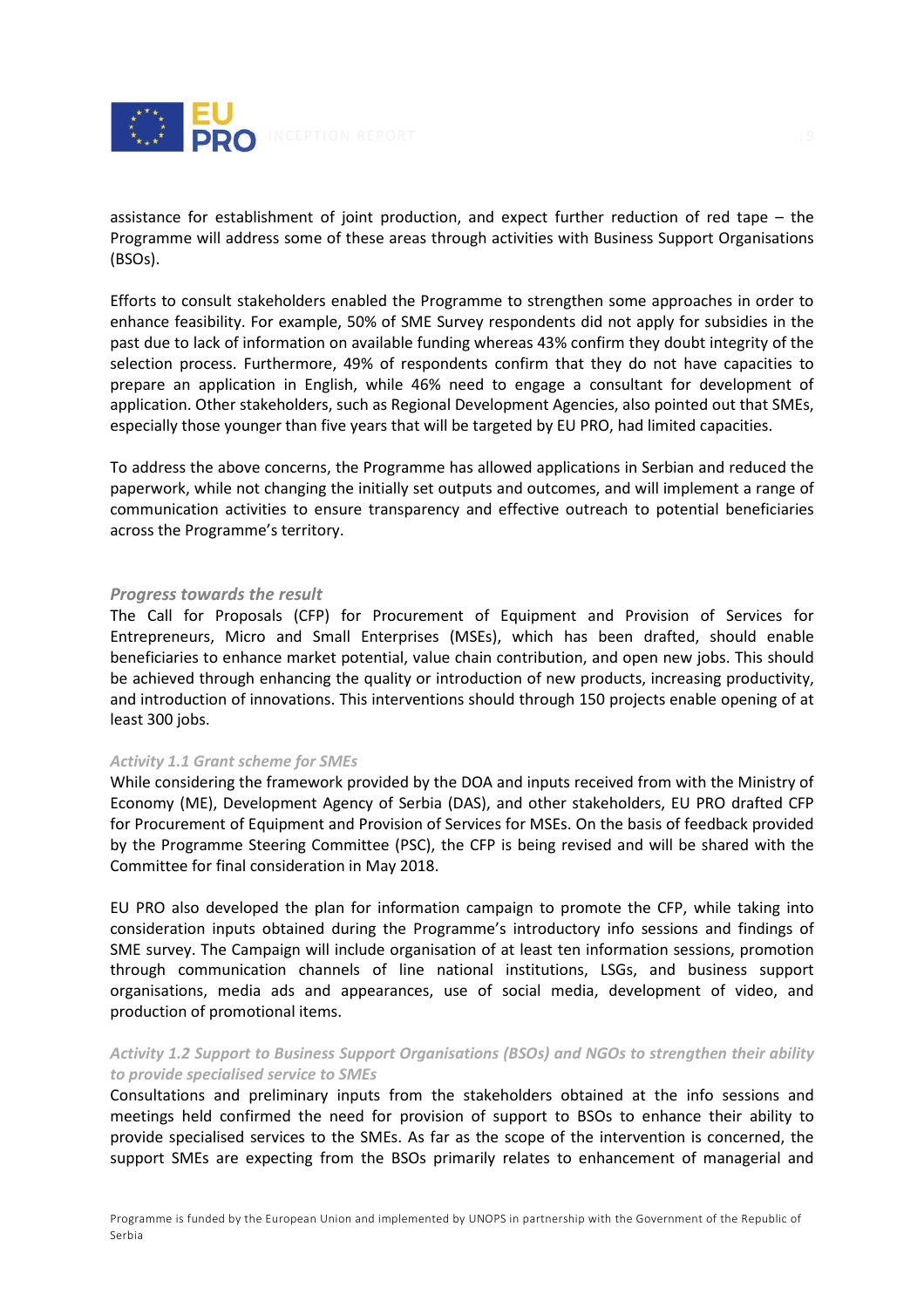

operational capacities, then business enabling legislative changes, and organisation of a joint production. [14](#page-10-0)

# **Result 2: Improved conditions for business operations through more efficient administrative service provision, better land management and specific small scale infrastructure investments**

#### *Relevance and feasibility*

Enhancement of land management, within broader efforts of the Government of Serbia to improve business environment, has been one of the country priority reforms. The most recent actions included the adoption of the Law on National Spatial Data Infrastructure, while the Ministry of Construction, Transport and Infrastructure (MCTI) in consultations with EU PRO highlighted the need for upgrade of electronic system for issuing of construction permits and establishment of electronic system for development and adoption of planning documents as priorities.

These developments make the Programme's efforts related to land management highly relevant albeit introduction of limited modifications to the design is needed. EU PRO DOA does not directly envisage support e-permitting system, but considering to date success of this reform, and urgent need for upgrade of system functionalities, the Programme recommends procurement of hardware and software licensees to establish currently non existing back up system. In addition, while following the framework provided by the DOA, EU PRO will engage with the MCTI and the Republic Geodetic Authority (RGA) to implement projects that contribute to development of the national geospatial data infrastructure, which is aligned with the EU Directive INSPIRE, while focusing on enhancement of capacities of the LSGs in this area.

The Programme has also validated importance of support for improvement of economic infrastructure as the Government and LSGs have been working on facilitation of numerous investments. While progress has been made regarding preparedness of investment sites, consultation with the DAS indicated the need for further upgrades. The Programme will aim to support the projects where investors already confirmed their interest, which is justifiable from impact perspective. While considering recommendation from the DAS, EU PRO will also leave room for projects for infrastructure development of industrial zones in underdeveloped municipalities in order to prepare them for the next investment cycle which should follow in the coming years.

#### *Progress towards the result*

The Programme developed CFPs for development of detailed regulation plans (DRPs), execution designs, and economic infrastructure. These schemes will be used to support projects that enhance conditions for realisation of investments, expansion of existing businesses, and valorisation of touristic and cultural heritage potentials. At least 900 jobs should be facilitated by these interventions.

In addition, the Programme will recommend to the provision of support to establishment of currently non-existing back-up server to electronic issuing of construction permits. This will reduce the risk of documentation loss and failing legally set deadlines for public authority holders in case of failure of the main system.

<span id="page-10-0"></span> $14$  As confirmed with the SME Survey

Programme is funded by the European Union and implemented by UNOPS in partnership with the Government of the Republic of Serbia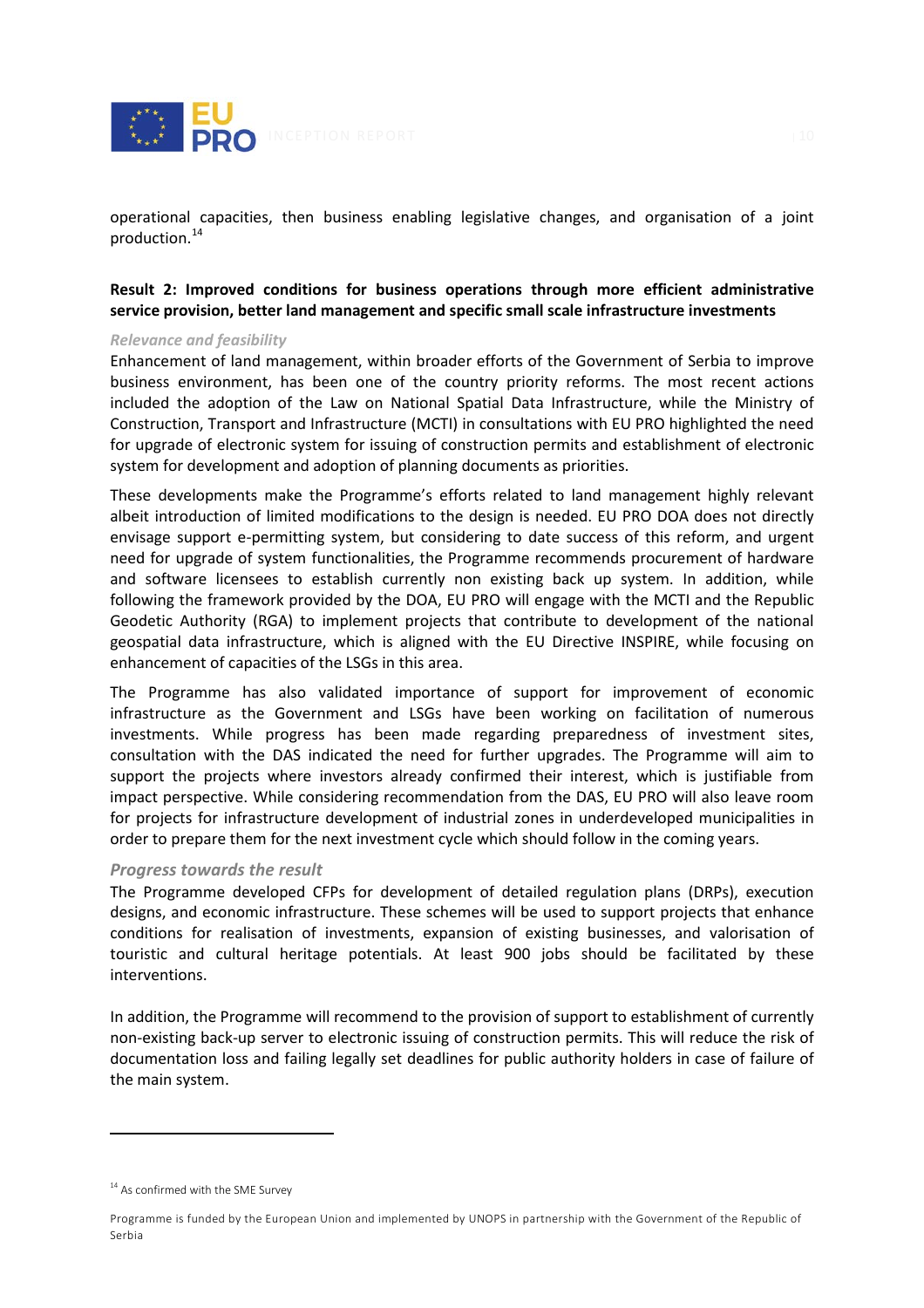

# *Activity 2.1.1 Enhancing land management through development of GIS and improved access to geospatial data*

Based on the consultations with the MCTI and Analysis of E-system for Issuing of Construction Permits<sup>15</sup>, the Programme has started to develop the proposal for procurement of hardware and software components that will enable establishment of currently non-existing back-up system.

EU PRO also has started to develop the CFP for GIS, while considering the provisions of the new Law on National Spatial Data Infrastructure. The scheme will be used to support development of local information systems of planning documents and their integration with local GIS systems and implementation of the National Land Use Cod.

EU PRO also has discussed with the Republic Geodetic Authority ways to enhance LSGs' knowledge and understanding about the National Spatial Data Infrastructure.

#### *Activity 2.1.2 Development of urban plans related to economic development*

The CFP for development of DRPs has been designed and approved by the PSC in April 2018. The allocated funding will be used for development of DRPs that contribute to investments or expansion of existing businesses, rehabilitation of brownfield sites, revitalisation of deprived areas, urban renewal, development of high quality public spaces, and preservation and valorisation of natural and cultural heritage. The Programme plans to support development of up to 50 DRPs. The CFP was advertised on 25 April 2018 and will be open until 11 June 2018.<sup>[16](#page-11-1)</sup> The Programme will invite the representatives of the MCTI to participate in the evaluation of proposals as observers.

In addition, the MCTI has requested the Programme's support for the conduct of the Study for the Establishment of E-System for Development of Planning Documents that will comprise analysis of needs, requirements, and regulations concerning all stakeholders included in the planning process. This research should result in provision of recommendations for establishing of the system that will be tailored to the country systems and aligned with the NSDI. The Programme will develop this project by the end of July 2018.

# *Activity 2.1.3 Development of project technical documentation for projects contributing to economic development*

The CFP for Technical Documentation for Projects Contributing to Economic Development was drafted on the basis of DOA. Following approval from the PSC, the CFP was advertised on 25 April 2018 and will be open for 12 months, while the first cut-off date for acknowledgment and evaluation of applications is 11 June 2018.<sup>[17](#page-11-2)</sup> The eligible projects include development of execution designs for construction and reconstruction of public infrastructure in business areas, greenfield and brownfield sites, communal infrastructure leading to industrial zones<sup>[18](#page-11-3)</sup>, and of business support facilities.

*Activity 2.2 Development/improvement of infrastructure with economic impact on local level* 

<span id="page-11-0"></span><sup>&</sup>lt;sup>15</sup> The Analysis is conducted with support from the World Bank, and in partnership of the MCTI, Business Registers Agency (BRA), and National Alliance for Local Economic Development (NALED)<br><sup>16</sup> The CFP is available a[t http://www.europeanprogres.org/prokonten/sr/758/Javni-poziv-za-podnosenje-predloga-za-izradu-planova-](http://www.europeanprogres.org/prokonten/sr/758/Javni-poziv-za-podnosenje-predloga-za-izradu-planova-detaljne-regulacije/)

<span id="page-11-1"></span>[detaljne-regulacije/](http://www.europeanprogres.org/prokonten/sr/758/Javni-poziv-za-podnosenje-predloga-za-izradu-planova-detaljne-regulacije/) . The documentation also includes Corrigendum that removed limitation related to maximum applicant's co-funding of 49%.

<span id="page-11-2"></span><sup>&</sup>lt;sup>17</sup> The CFP is availabe a[t http://www.europeanprogres.org/prokonten/sr/759/Javni-poziv-za-podnosenje-predloga-za-izradu-izvodjackih](http://www.europeanprogres.org/prokonten/sr/759/Javni-poziv-za-podnosenje-predloga-za-izradu-izvodjackih-projekata-za-ekonomsku-infrastrukturu/)[projekata-za-ekonomsku-infrastrukturu/](http://www.europeanprogres.org/prokonten/sr/759/Javni-poziv-za-podnosenje-predloga-za-izradu-izvodjackih-projekata-za-ekonomsku-infrastrukturu/) . The documentation also includes Corrigendum that removed limitation related to maximum applicant's co-funding of 49%.

<span id="page-11-3"></span><sup>&</sup>lt;sup>18</sup> Water, sewage, electricity, access roads

Programme is funded by the European Union and implemented by UNOPS in partnership with the Government of the Republic of Serbia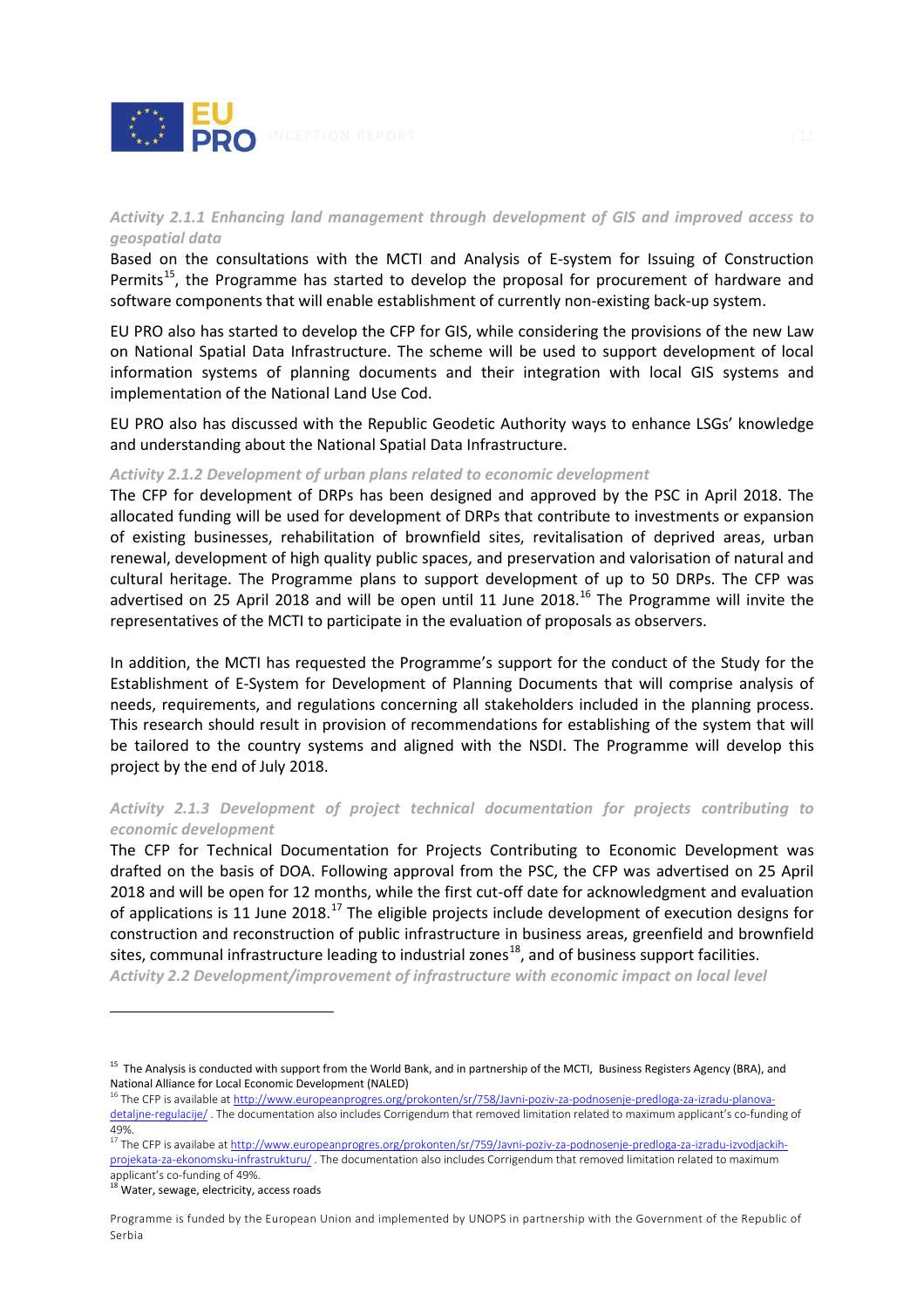

While considering DOA framework, and inputs received from the DAS, ME, MEI and other stakeholders, EU PRO developed the CFP for Economic Infrastructure. The eligible projects include public infrastructure that will enable or enhance functioning of the industrial zones, technology parks, business incubator centres, and public infrastructure that contributes to development of tourism destinations. The Programme will support implementation of up to six economic infrastructure projects. The Call was advertised on 25 April 2018 and will remain open until funding is available or 24 months. The first cut-off date when the Programme will acknowledge and initiate evaluation of the received applications is 11 June 2018.<sup>[19](#page-12-0)</sup> EU PRO will offer the opportunity to the representatives of RAS to participate in the work of the Panel that will evaluate the applications in the capacity of observers.

# **Result 3: Better social cohesion and attractive living environment through improvement of small scale public infrastructure and social relations**

#### *Relevance and Feasibility*

The Programme's consultations with LSGs and RDAs, and the Survey of LSGs' Capacities and Development Needs<sup>[20](#page-12-1)</sup> confirmed that the need for investments into public infrastructure at the local level remains significant. The consultations, in addition, indicate that despite some progress municipalities still do not invest timely and sufficient funding into project preparation, which also validated relevance of the Programme's support for development of technical documentation.

Furthermore, the number of mechanisms for funding of local infrastructure projects, primarily managed by national institutions, has increased, especially in 2018.<sup>[21](#page-12-2)</sup> While this is *per se* positive development, it also poses risk for the Programme and beyond, as methodologies for selection, monitoring, and evaluation of projects seem to be inconsistent and simpler than the ones of EU funded schemes, including the approach that will be applied by EU PRO. This could reduce the LSGs' interest for some EU PRO grant schemes, which could in turn decrease the number and quality of projects submitted for consideration. In the mid-term it could shrink LSGs' capacities to absorb EU and other donors' funds. EU PRO will monitor this trend, closely coordinate and intensively promote infrastructure activities in order to mitigate this risk.

Within efforts to validate social cohesion activities, EU PRO met the Coordination Body for Preševo, Bujanovac and Medveđa (CB), the Ministry of Education, Science and Technological Development, the Office for Human and Minorities Rights (OHMN), and the Commissioner for Equality Protection. These national stakeholders confirmed importance of planned activities aiming at social cohesion in multi-ethnic communities and social inclusion of the most marginalised groups. They also assessed that activities were aligned with the national strategic framework, and welcomed EU PRO plan to focus on economic empowerment of the most vulnerable citizens.

In addition, importance of the activities that contribute to improvement of education for national minorities was highlighted, as these were part of Serbia's Action Plan for Realisation of Human Right

<span id="page-12-0"></span><sup>&</sup>lt;sup>19</sup> The CFP is available a[t http://www.europeanprogres.org/prokonten/sr/759/Javni-poziv-za-podnosenje-predloga-za-izradu-izvodjackih](http://www.europeanprogres.org/prokonten/sr/759/Javni-poziv-za-podnosenje-predloga-za-izradu-izvodjackih-projekata-za-ekonomsku-infrastrukturu/)[projekata-za-ekonomsku-infrastrukturu/](http://www.europeanprogres.org/prokonten/sr/759/Javni-poziv-za-podnosenje-predloga-za-izradu-izvodjackih-projekata-za-ekonomsku-infrastrukturu/) . The documentation also includes Corrigendum that removed limitation related to maximum applicant's co-funding of 49%.<br>
<sup>20</sup> Summary of the Survey findings is available in the Attachment 2

<span id="page-12-2"></span><span id="page-12-1"></span><sup>&</sup>lt;sup>21</sup> For example, the Programme recorded that calls related to infrastructure will be managed by PIMO, ME, Ministry of Public Administration and Local Self'goverments, and the Ministry of Education, Sience, and Technological Development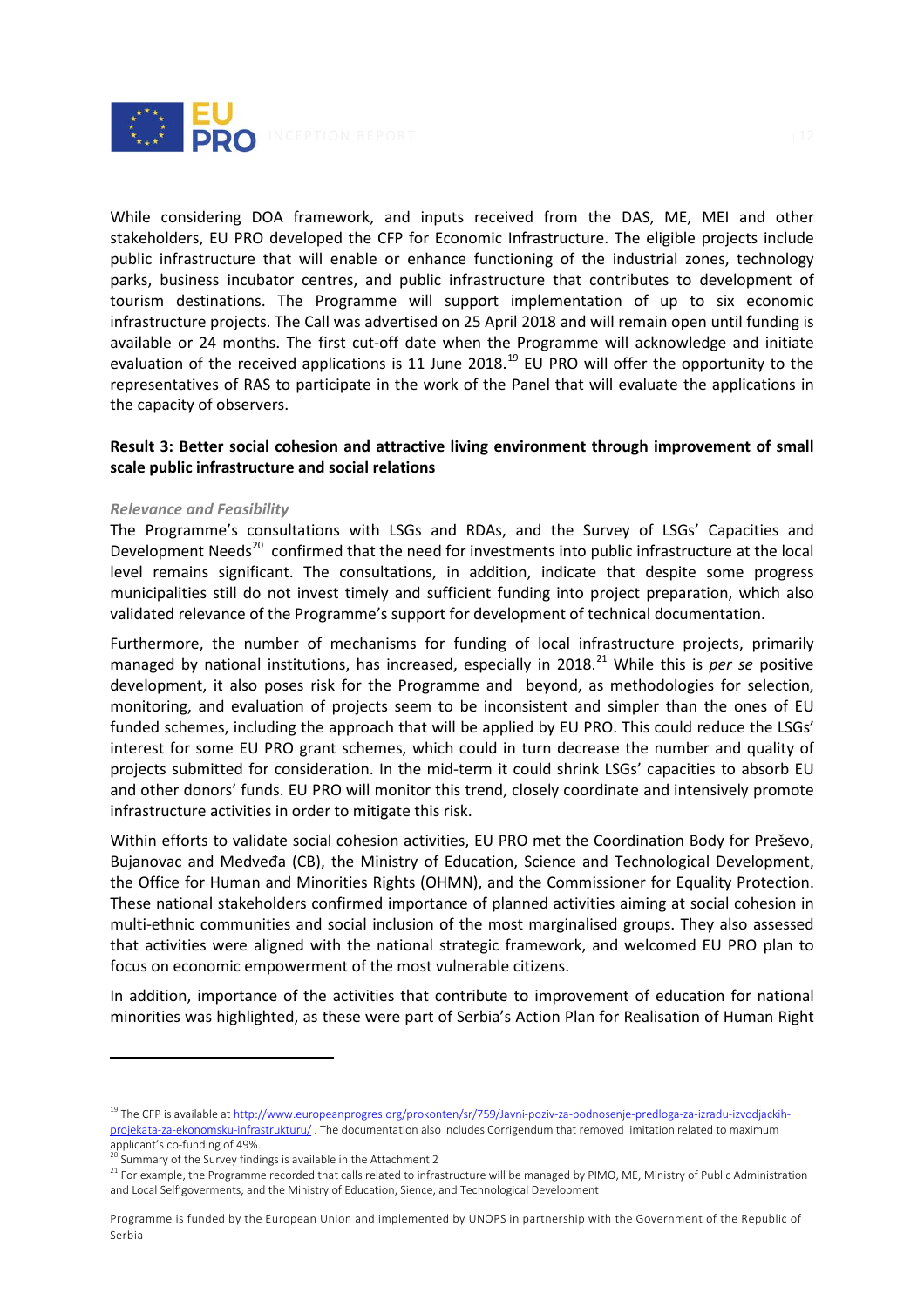

of Minorities under the Chapter 23 of EU Accession Negotiations<sup>[22](#page-13-0)</sup>. Another area that was deemed relevant was provision of support for alignment of social inclusion and social cohesion local policies with the national framework, while LSG Survey also showed that municipalities need assistance for in the field of social protection.

This EU PRO will consider the initial findings when identifying projects and developing grant scheme in this area. Considering the needs, it would be feasible to allocate more funding into social inclusion and social cohesion activities that benefit the vulnerable population.

#### *Progress towards achieving the result*

 $\overline{a}$ 

## *Activity 3.1 Supporting projects for improvement of the living conditions and quality of public infrastructure in municipalities*

The CFP for Local Infrastructure Projects for improvement of education, health, social care, environmental protection, water and waste management, culture, and sports facilities has been drafted while incorporating the comments received from the Standing Conference of Towns and Municipalities (SCTM) and the Public Management Investment Office (PIMO). Eligible activities include construction and reconstruction of buildings, of water supply and sewage systems, solid waste management and waste water systems, improvement of energy efficiency, and recycling. Criteria for selection of the projects include good governance considerations. The Call was approved by the PSC, advertised on 25 April, and will remain open until 29 June 2018.<sup>[23](#page-13-1)</sup> The Programme will invite the representatives of the MCTI to participate in the evaluation of proposals as observers.

## *Activity 3.2 Supporting projects enhancing inter – ethnic dialogue and cooperation, improving social cohesion and social integration in multi – ethnic communities*

EU PRO has been engaging with the national partners to identify priority social cohesion projects. The CB confirmed that one of priorities for Preševo, Bujanovac, and Medveđa was continuation of engagement of assistants for teaching Serbian as non-mother tongue in four elementary schools with Albanian pupils, which was supported through EU PRO predecessor, European PROGRES. While building on results of the previously supported project, EU PRO and CB initiated work on development of a project proposal for engagement of up to eight teaching assistants in the school year 2018-2019. The proposal will be presented to the PSC at the meeting that is planned for early June 2018.

On the basis of the DOA and findings from consultations, initial concept for the CFP for supporting the civil society projects has been developed. The concept envisages address of social inclusion and employability of vulnerable groups in multi-ethnic communities, inter-ethnic cooperation, and implementation of policy measures for improvement of the position of national minorities at local level. The CFP will be developed in Q2 2018 and presented to the PSC for consideration.

<span id="page-13-0"></span><sup>&</sup>lt;sup>22</sup> Chapters of the EU Acquis can be accessed a[t https://ec.europa.eu/neighbourhood-enlargement/policy/conditions-membership/chapters-](https://ec.europa.eu/neighbourhood-enlargement/policy/conditions-membership/chapters-of-the-acquis_en) $\frac{\text{of-the-acquis\_en}}{23 + \text{The}}$ 

<span id="page-13-1"></span><sup>23</sup> The CFP is available at [http://www.europeanprogres.org/prokonten/sr/761/Javni-poziv-za-podnosenje-predloga-za-lokalne](http://www.europeanprogres.org/prokonten/sr/761/Javni-poziv-za-podnosenje-predloga-za-lokalne-infrastrukturne-projekte/)[infrastrukturne-projekte/](http://www.europeanprogres.org/prokonten/sr/761/Javni-poziv-za-podnosenje-predloga-za-lokalne-infrastrukturne-projekte/). The documentation also includes Corrigendum that removed limitation related to maximum applicant's cofunding of 49%.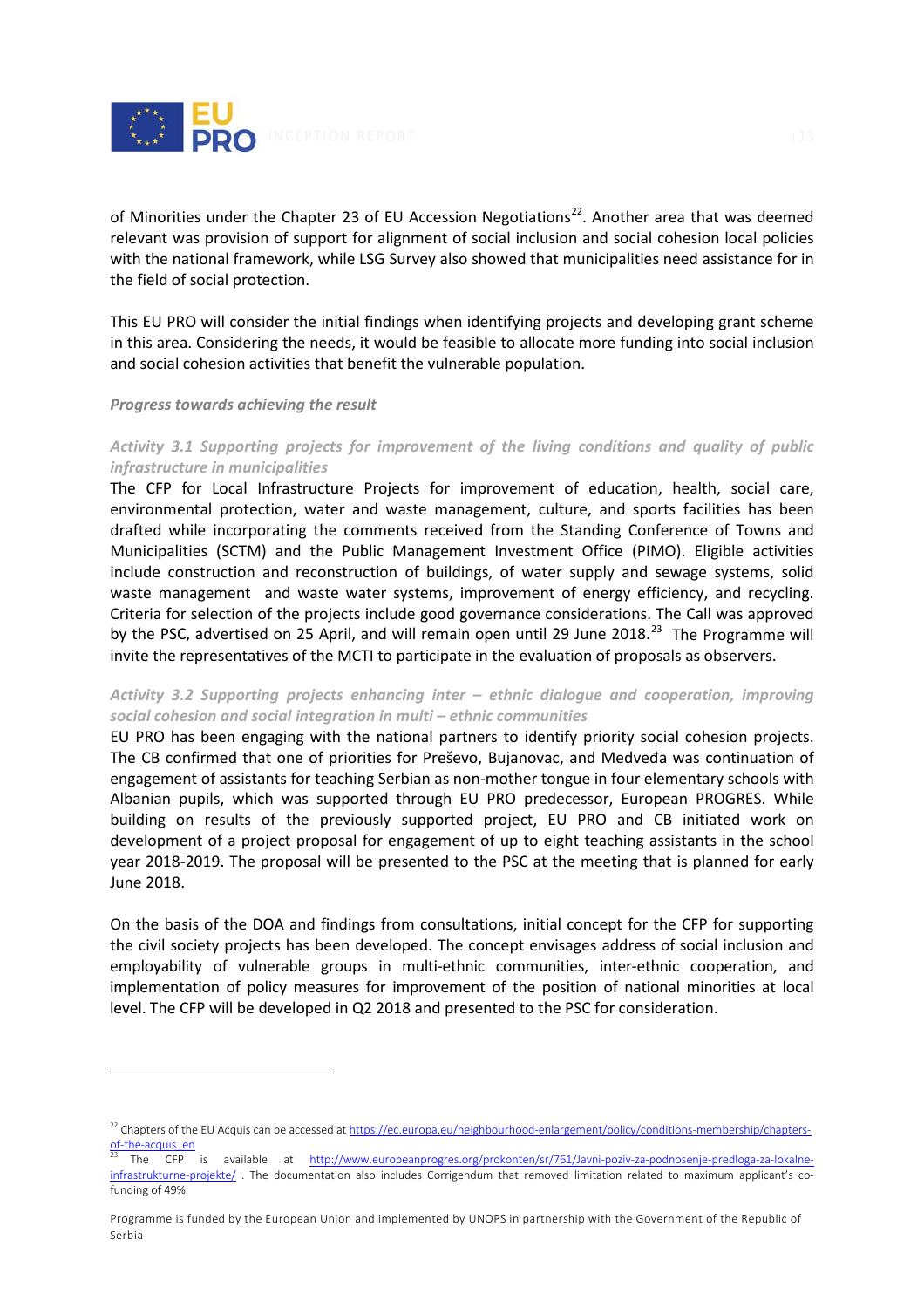

## <span id="page-14-0"></span>**Management and Coordination arrangements**

The PSC has been established by appointment of representatives of the relevant institutions. The Committee is chaired by the Ministry of European Integration, and includes representatives of the MCTI, the DAS, the PIMO, the Standing Conference of Towns and Municipalities, and the Delegation of the European Union.<sup>[24](#page-14-3)</sup> This mechanism promotes national ownership over the Programme and enables the involved institutions to steer the implementation, monitor progress and performance, and contribute to decision making.<sup>[25](#page-14-4)</sup>

EU PRO presented the five CFPs at the first PSC meeting that was held on 29 March 2018. On the basis of PSC feedback, EU PRO introduced limited modifications of the CFPs for economic and social infrastructure, execution designs, and detailed regulation plans. The revised CFPs were approved by the PSC through e-procedure that was conducted from 11 to 19 April 2018.

The Programme's implementation team structure and responsibilities have been defined.<sup>[26](#page-14-5)</sup> Recruitment of 16 full time team members and 14 on call national experts was completed. This created basis for efficient progress of implementation, even during this reporting period.

## <span id="page-14-1"></span>**Resources and budget**

EU PRO established system for monitoring of financial performance. All financial and administrative records are and will be kept in accordance with the UNOPS rules and procedures. The tax exemption procedure for the Programme funds was established and applied. The first instalment in the amount of 12 million Euros has been received from the European Union prior to the Programme's start.

The budget remains appropriate for the Action. The Programme plans to provide stronger support to the reforms related to electronic issuing of construction permits and National Spatial Data Infrastructure project, which will also require engagement of additional expert resources. This period also showed that the initially projected scope for the communications work should be expanded in order to support communications and visibility objectives of the EU and the Government. These development indicate the need for utilisation of part of the contingency budget and the Programme will make necessary projections in the Q3 2018.

#### <span id="page-14-2"></span>**Assumptions and Risks**

EU PRO established a system for risk management that has two key elements: Risk Management Strategy<sup>[27](#page-14-6)</sup> that defines techniques, standards, and processes that will be applied in identification and assessment of risks, and then in planning and realisation of risk responses; Risk and Issue Register<sup>[28](#page-14-7)</sup> that will be used as a record of all identified risks and issues and their status. This systematic approach should reduce negative effects that certain events could have on delivery of the Programme.

<span id="page-14-3"></span> $24$  The PSC scheme is available in the Attachment 4

<span id="page-14-4"></span> $25$  The Programme Steering Committee Terms of Reference is available in the Attachment 5

<sup>&</sup>lt;sup>26</sup> EU PRO Organigramme is available in the Attachment 6

<span id="page-14-7"></span><span id="page-14-6"></span><span id="page-14-5"></span><sup>&</sup>lt;sup>27</sup> The Risk Management Strategy is available in the Attachment 7<sup>28</sup> Available with EU PRO

Programme is funded by the European Union and implemented by UNOPS in partnership with the Government of the Republic of Serbia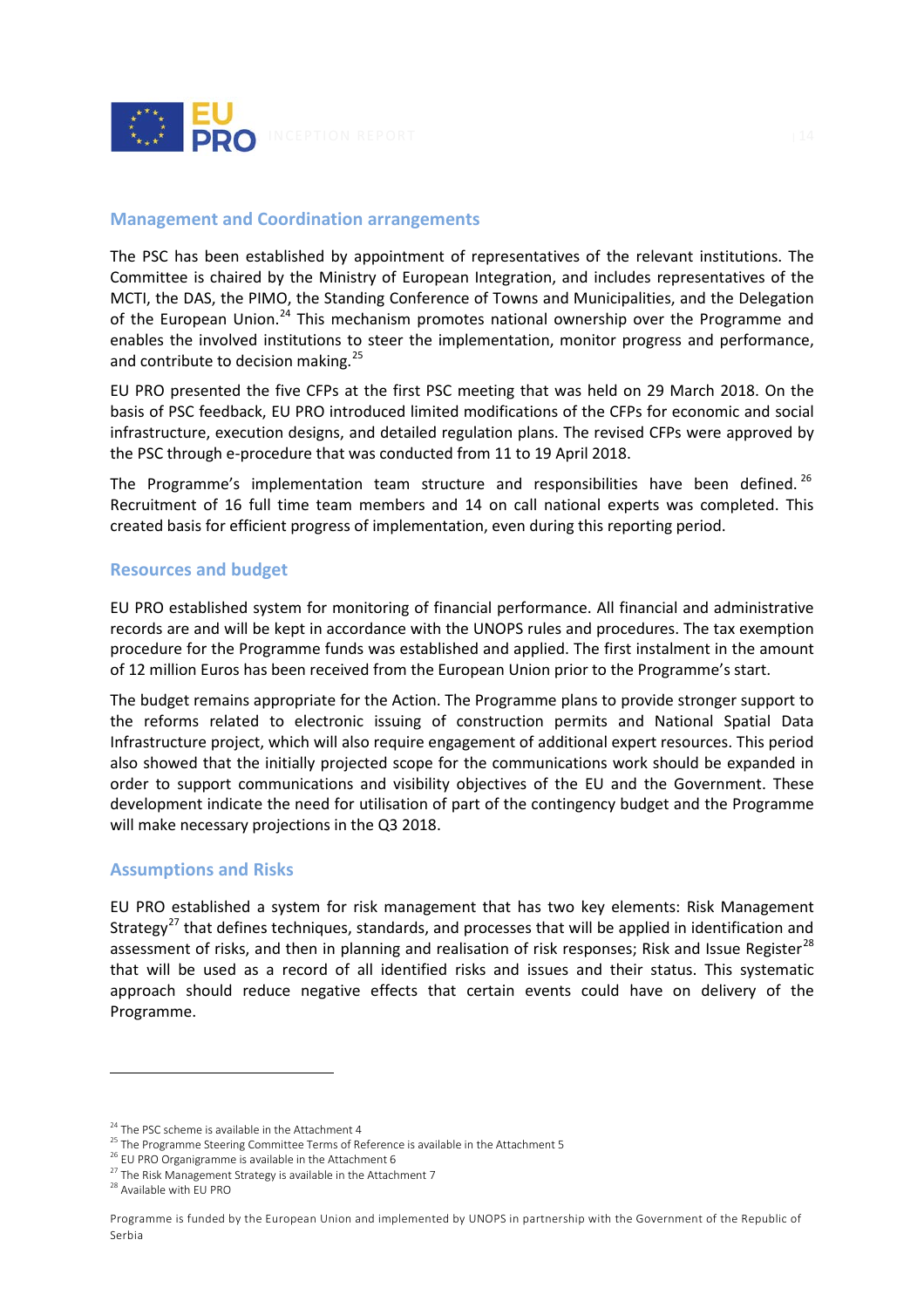

The initial assumptions were further analysed through monitoring of developments that have potential to influence the Programme and consultations with the national and local stakeholders. The assumptions identified during development of the Programme will likely hold true: Serbia and the Programme's areas of responsibility remain stable, while the country continues to implement reforms along the European Union accession path; the Government remains committed to enhance business environment, facilitate investments, and support SME development, while recent legislation changes provide the opportunity to the Programme to enhance relevance and effectiveness of planned interventions; LSGs and other beneficiaries shown high interest for the Programme.

This period also confirmed appropriateness of risk analysis done prior to the Programme's launch. Uncertainties related to capacities of beneficiaries, especially SMEs, were stressed during consultations and EU PRO will put effort to simplify the approach, while not reducing the set targets. The Programme also has started to implement risk responses – for example, CFPs contain provisions that envisage additional scoring for proposals coming from underdeveloped LSGs or rural areas. Efforts are put to strongly communicate the Programme and opportunities for beneficiaries.

The newly identified risks relate to increased number of mechanisms for funding of infrastructure projects as well as for supporting the SMEs, as described in the previous sections. The Programme will continue to coordinate activities with relevant stakeholders and monitor progress, in order to introduce synergies, avoid overlapping, and identify possible modifications.

# <span id="page-15-0"></span>**Offices and assets**

EU PRO has four operational offices, as envisaged by the DOA, in Belgrade, Niš, Vranje, and Novi Pazar. With approval from the donor, the European Union, assets from the predecessor programme, European PROGRES, including vehicles, were transferred to EU PRO.<sup>[29](#page-15-2)</sup>

# <span id="page-15-1"></span>**Quality and sustainability**

EU PRO approach to quality is based on three pillars: the framework for quality management that UNOPS globally applies, the structures and regulations of the RSOC and finally, on implementation of quality checks to ensure that the outputs are fit for purpose. The Programme developed the Quality Management Strategy<sup>[30](#page-15-3)</sup> that defines the quality standards to be applied and the responsibilities of personnel for achieving the required quality during the implementation. The document describes quality management procedures that will be used for quality planning, quality control, and quality assurance. It also outlines reporting requirements, quality records, and timing of key quality activities.

EU PRO endeavours to ensure sustainability of the intervention will focus on:

National capacity: the Programme is aligned with national policies and will support their implementation; national institutions will through engagement in the PSC and implementation contribute to steering, monitoring, and decision making; EU PRO will predominantly use the grant

<span id="page-15-3"></span><span id="page-15-2"></span><sup>&</sup>lt;sup>29</sup> Approvals available with UNOPS<br><sup>30</sup> The Quality Management Strategy is available in the Attachment 8

Programme is funded by the European Union and implemented by UNOPS in partnership with the Government of the Republic of Serbia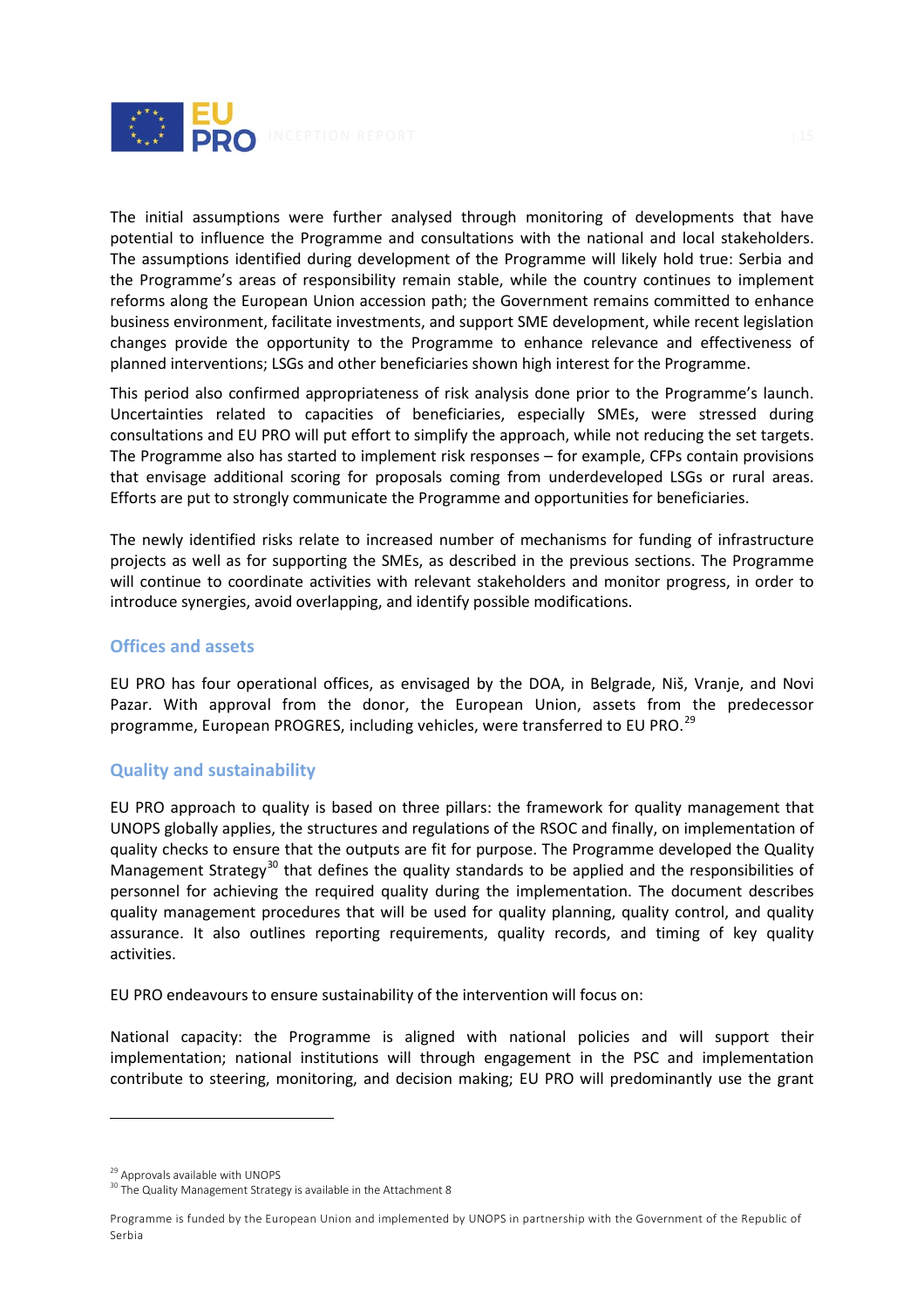

methodology, which gives the ownership over activities to the grantees, while the Programme maintains monitoring and advisory role.

Economic sustainability: EU PRO should contribute to generation of economic activity through enhanced competitiveness of SMEs, facilitation of investments, and opening of jobs. This will be highly beneficial for people that will get employment and their families, LSGs whose revenues will increase, SMEs that should be able to win new markets and enhance export. The Programme is part of broader efforts to enhance balanced regional development.

Social sustainability: The Programme has strong social dimension, as part of its activities will directly enhance living conditions for the citizens and directly benefit national minorities and other vulnerable groups.

Environmental sustainability: design and reconstruction abide by the principles of environmental protection and local sustainable development. Predominant use of local natural materials for the construction and reconstruction of social and economic infrastructure will minimise the negative effect on the ecosystems and communities, thus contributing to environmental sustainability.

In addition, gender equality, social inclusion, and good governance, as cross cutting themes, will be addressed through activities. Efforts will be made to enhance gender equality in projects, establish gender sensitive indicators for monitoring and reporting, and implement gender awareness activities $31$ .

In addition, Swiss PRO, which is complementary programme, supported the EU PRO's info-sessions for LSG's representatives on the four on-going calls for project proposals, by providing an overview of and introduction into the three cross-cutting aspects that the LSGs might encounter during the projects development: Good Governance, Social Inclusion and Gender Equality. It was stressed that addressing these aspects in their project proposals will enhance the expected outcomes and impacts of the projects, as well as contribute to their sustainability, while at the same time increasing accountability, improving transparency and overall responsiveness of local public organisations and institutions toward addressing the citizens' rights and meeting their needs.

Four CFPs that were developed, approved by the PSC, and advertised, also include criteria that address sustainability, good governance, gender and human rights.

# **Monitoring, reporting, and evaluation arrangements**

The templates for inception, monthly, quarterly, and annual reports were developed.<sup>[32](#page-16-1)</sup> The Programme will monitor costs, time, scope, risks, quality, outcomes, and impact. Each aspect will have monitoring tools, procedures and reporting.<sup>[33](#page-16-2)</sup> The key performance indicators derive from the Logical Framework Matrix but the Programme will consider other needs of the key stakeholders in order to ensure high relevance of the monitoring approach.

<span id="page-16-0"></span> $31$  Gender Action Plan is available in the Attachment 9<br> $32$  Available with EU PRO

<span id="page-16-1"></span>

<span id="page-16-2"></span> $33$  The initial scheme of EU PRO Monitoring and Reporting Scheme is available in the Attachment 10

Programme is funded by the European Union and implemented by UNOPS in partnership with the Government of the Republic of Serbia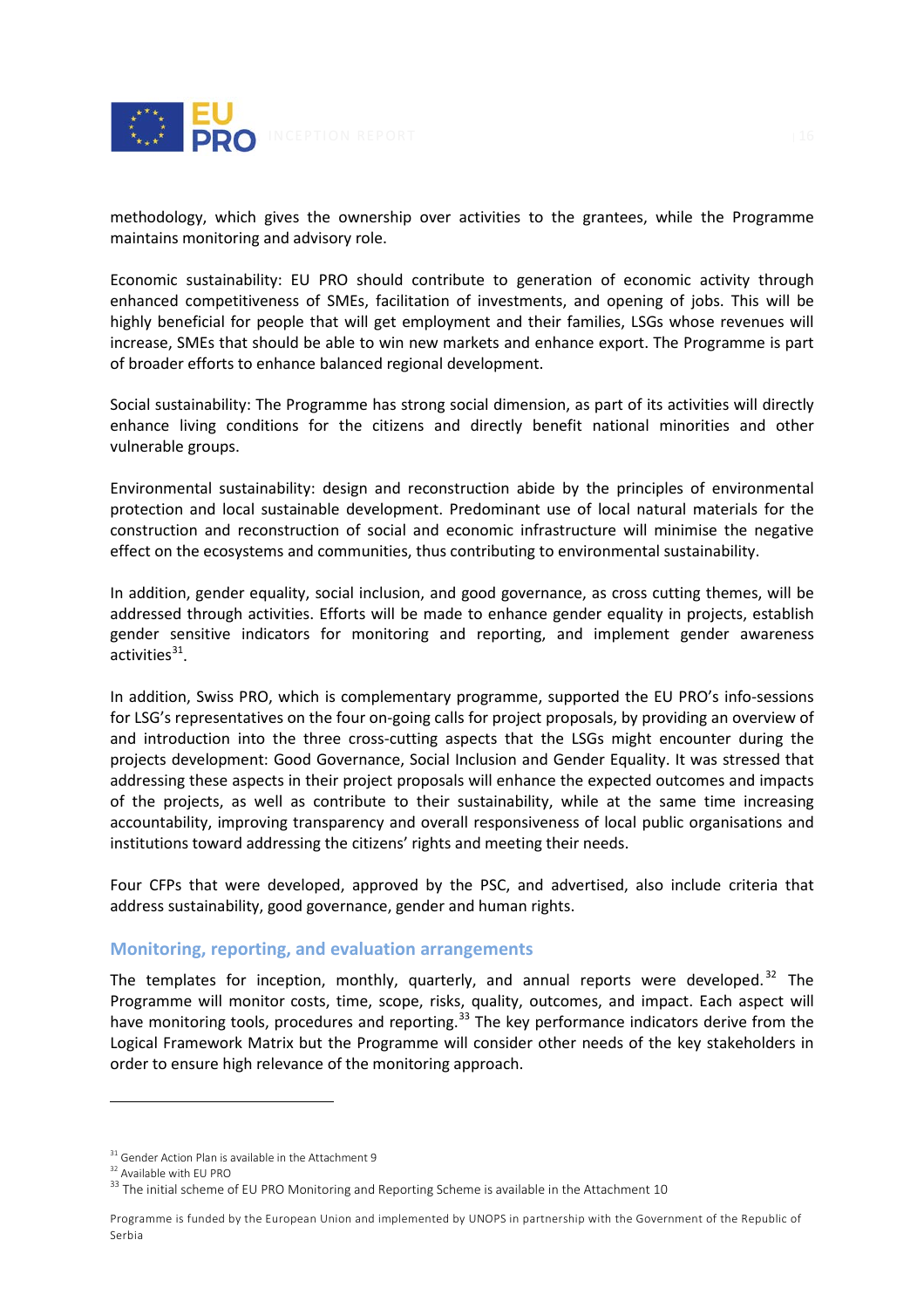

This Inception Report covers the period from the official signing of the contract with the Delegation of the European Union, on 1 January 2018, until 30 April 2018. The contractual obligation of the Programme is to provide quarterly reports, annual report and the final report.

The Government/donors will evaluate the Programme separately and independently, with no budget line included for that activity in the Programme. EU PRO implementer, UNOPS, will, albeit, provide full logistical support for evaluations.

# Work Plan

EU PRO revised the overall work plan<sup>[34](#page-17-0)</sup> and prepared a plan for the period from 1 April until 30 June 2018.<sup>[35](#page-17-1)</sup> The following are the key priorities for the coming reporting period<sup>[36](#page-17-2)</sup>:

# **Result 1: Improved technological structure of SMEs and their ability to increase their market share**

- The Call for Proposal (CFP) for Small and Micro Enterprises (MSEs) approved and advertised
- The MSE outreach campaign designed and implemented, including information sessions
- The concept for the CFP for Business Support Organisations developed

# **Result 2: Improved conditions for business operations through more efficient administrative service provision, better land management and specific small scale infrastructure investments**

- The first draft for the CFP for Geographic information System developed
- CFPs for planning and technical documentation closed and evaluation initiated
- CFPs for economic and social infrastructure closed and evaluation initiated
- Proposal for upgrading electronic building permitting system approved and implementation initiated

# **Result 3: Better social cohesion and attractive living environment through improvement of small scale public infrastructure and social relations**

- Project proposal for language learning programme developed and approved
- Engagement of consultancy for conduct of language learning programme initiated and advanced
- Developed concept for the CFPs for social cohesion and social inclusions projects

# **Communication and Visibility**

- Programme Launch organised
- The Programme Website developed
- The Programme Stylebook established

<span id="page-17-1"></span><span id="page-17-0"></span><sup>&</sup>lt;sup>34</sup> The revised Work Plan is available in the Attachment 11<br><sup>35</sup> The Work Plan for the period 1 April - 30 June 2018 is available in the Attachment 12

<span id="page-17-2"></span><sup>&</sup>lt;sup>36</sup> The plan coveres delivarbles for the period May - June 2018

Programme is funded by the European Union and implemented by UNOPS in partnership with the Government of the Republic of Serbia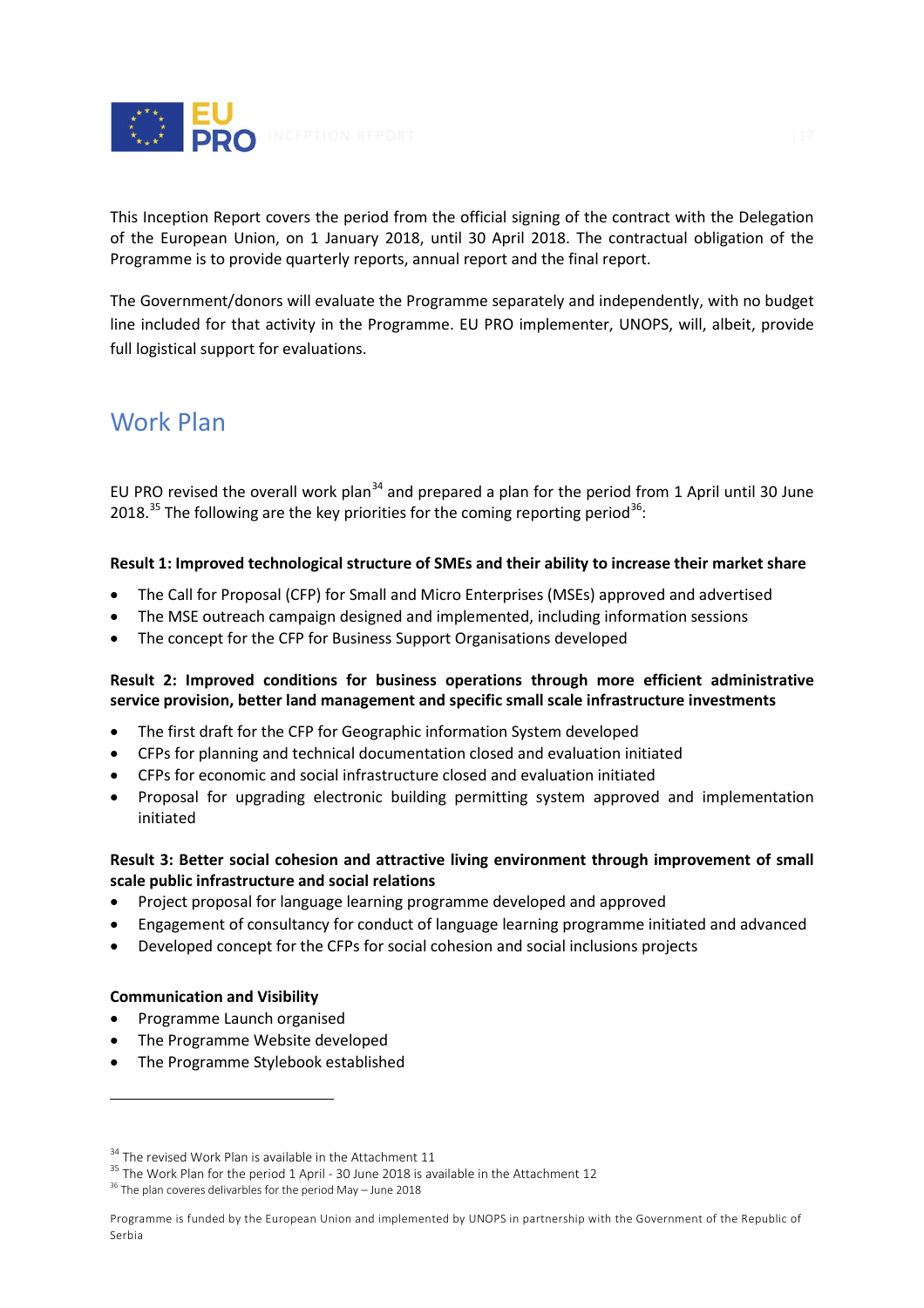

- Facebook and Tweeter accounts regularly updated
- Communication campaigns for Programme CFPs implemented

# <span id="page-18-0"></span>Communications and Visibility

The EU PRO's Communications and Visibility Strategy Communication Strategy has been drafted in line with the Communication and Visibility Manual for European Union External Actions.<sup>[37](#page-18-1)</sup> The primary goal of the Strategy is to contribute to effective promotion of the EU support to local development, while at the same time promoting contribution of the Government of Serbia and ensuring strong communication of both the development opportunities for beneficiaries and the Programme's results and achievements. The Strategy identifies specific and measurable objectives, opportunities and tools for promotion of each result area, target audiences, and clear key messages to be communicated throughout the duration of the Programme.

The promotional event scheduled for 22 May in Aranđelovac is being prepared with planned 400 participants, including the Minister of European Integration, the Head of the Delegation of the European Union, and 99 participating LSGs. This event will also include the fair of EU funded projects.

The logo for EU PRO was developed and the templates for memorandums, presentations, and press material were developed. In addition, the key promotional materials were produced: 500 notebooks, 500 folders, 500 plastic pens, 500 metal pens, four roll-up banners, one pop-up banner.

The website design was prepared and domain eupro.org.rs was registered. Until the finalisation and the official release, the website of the predecessor programme - European PROGRES is hosting the domain where the first EU PRO Public Calls were published**. [38](#page-18-2)** The EU PRO website will be completed by end July 2018.

Communication support has been provided to initial Programme activities. Press releases were issued to promote four infrastructure calls. Assistance also included development of the promotional campaign for the Call for MSEs. In order to organise targeted and informed campaign the survey for MSEs was created, which resulted in over 200 responses and will inform both the promotion of the activity.

So far approximately 100 media reports related to EU PRO were published in the national and local media outlets, majority of which promoting the infrastructure calls and all correctly listing the European Union support to local development, and infrastructure improvement.

European PROGRES social media channels have all been repurposed and rebranded to EU PRO to ensure continuation of efforts to increase number of followers built for the duration of the previous

<span id="page-18-1"></span><sup>&</sup>lt;sup>37</sup> [Communication and Visibility in EU-financed external actions](https://ec.europa.eu/europeaid/sites/devco/files/communication-visibility-requirements-2018_en.pdf) an[d the DEU Visibility Guidelines](http://europa.rs/eu-visibility-guidelines/)

<span id="page-18-2"></span><sup>38</sup> <http://www.europeanprogres.org/eupro/sr/748/EUPRO/>

Programme is funded by the European Union and implemented by UNOPS in partnership with the Government of the Republic of Serbia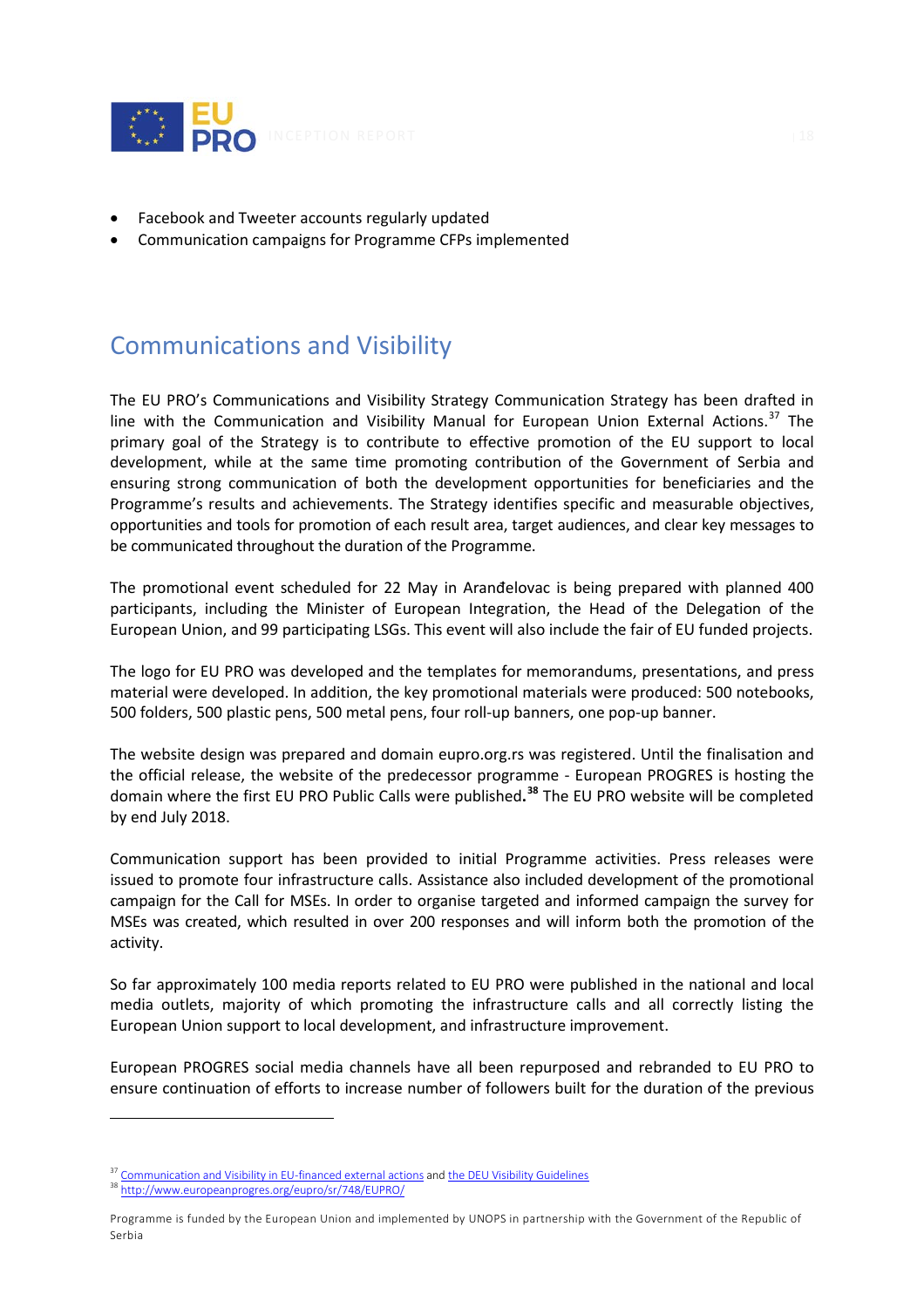

Programme. Although the inactivity in the transitional period has garnered a slight loss of following<sup>[39](#page-19-1)</sup>, the pages are once again beginning to generate traffic with new activities in EU PRO being published

# <span id="page-19-0"></span>Recommendations

EU PRO consultations, surveys, monitoring of developments, and analysis, confirmed relevance and feasibility of the Programme. In addition, consideration of the following elements could enhance relevance and feasibility of EU PRO:

- Within the set objective to enhance land management, the Programme should support upgrade of electronic system for issuing of construction permits. This is one of most successful doing business reforms and the Programme's contribution to ensuring its continuing success is fully aligned with the EU PRO objectives. This intervention would not require alteration of the objectives, results, or budget main headings, and would be feasible with limited budget modifications within relevant sub line, and use of part of the contingency budget.
- While following the DOA, EU PRO should develop projects in support of establishment of electronic system for development of planning documentation and ensure alignment of GIS action with the framework set by the Law on National Spatial Data Infrastructure. The Programme will in this way provide contribution to priority doing business reform.
- EU PRO is part of endeavors to enhance Serbia's competitiveness and activities should therefore focus on economic development. The Programme will monitor the progress and would, in consultations with the donor and the PSC, consider reallocation of part of funding from other lines for economic infrastructure projects, if this becomes feasible (e.g. due to lower actual costs of some budget items/projects).
- While the Programme is focused on economic development, the inception period confirmed that needs related to social inclusion and social cohesion remain significant. Therefore, provision of support to priority projects in these areas is relevant and feasible, while interventions should include economic empowerment of the vulnerable communities.
- Continuous and quality engagement of national institutions in steering and monitoring of the Programme would be beneficial as it would ensure high relevance and enhance outcomes and impacts. Engagement from other partners and beneficiaries, LSGs, RDAs, BSOs is also important – for the Programme performance and for strengthening of their capacities. The inception period was marked by quality engagement of the national institutions and this momentum should be maintained throughout the implementation.
- The Programme will need to invest continuous and systematic efforts into coordination of activities, considering the number of interventions that include infrastructure and SME activities. While this is risk it also presents the opportunity for synergies.

<span id="page-19-1"></span><sup>&</sup>lt;sup>39</sup> The Facebook page currently stands at 9,087 and the Twitter page at 804 followers

Programme is funded by the European Union and implemented by UNOPS in partnership with the Government of the Republic of Serbia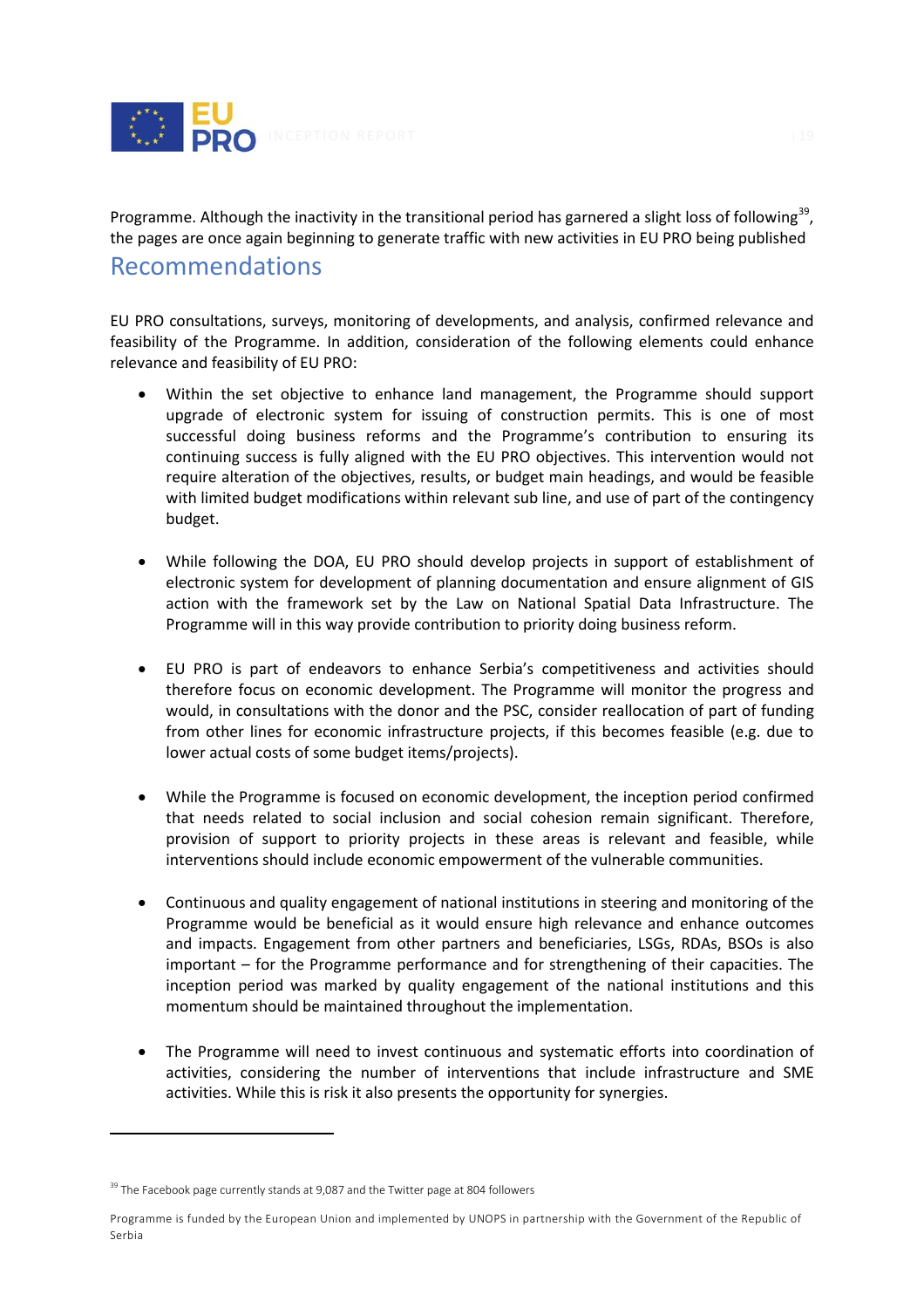

• Considering the opportunities and need for the promotion of support that the European Union and the Government of Serbia provide to the local and regional development, the initially defined scope of communication activities may not be adequate. Options for scope expansion should be considered, while contingency budget could be used for implementation of newly identified interventions.

# <span id="page-20-0"></span>LFM - Progress against indicators

## **Legend[40](#page-20-1)**

| Activity completed, outputs delivered in accordance with the set targets |
|--------------------------------------------------------------------------|
| Activity progressing in accordance with the plan                         |
| Activity progresses with manageable delay                                |
| Activity is critical                                                     |

| <b>Objectively verifiable indicators</b>                                                                                                                                                                                                                                       | Progress during the reporting period                                                                                                                   |  |  |  |
|--------------------------------------------------------------------------------------------------------------------------------------------------------------------------------------------------------------------------------------------------------------------------------|--------------------------------------------------------------------------------------------------------------------------------------------------------|--|--|--|
| <b>Overall objective:</b><br>To contribute to a more balanced socio-economic development in Serbia.<br>Project purpose:                                                                                                                                                        |                                                                                                                                                        |  |  |  |
| To enhance competitiveness and social cohesion of the less developed areas by better market positioning and<br>more competitive SMEs and developing/improving business enabling and social infrastructure.                                                                     |                                                                                                                                                        |  |  |  |
| Four CFPs that are developed are focused on facilitation of investments and generation of economic activity.<br>The Programme also is seen as partner for conduct of key country's doing business reforms, which is a solid<br>foundation for progress towards the objectives. |                                                                                                                                                        |  |  |  |
| <b>RESULT 1</b><br>Improved technological structure of SMEs and their ability to increase their market share                                                                                                                                                                   |                                                                                                                                                        |  |  |  |
| Activity 1.1<br>Grant scheme for SMEs                                                                                                                                                                                                                                          | The CFP for Procurement of Equipment and Provision of Services for<br>Entrepreneurs, Micro and Small Enterprises prepared and presented to<br>the PSC. |  |  |  |
| Activity 1.2<br><b>Support to Business Support</b><br>Organisations (BSOs)                                                                                                                                                                                                     | Initial consultations on the design of the CFP for BSOs have been<br>conducted with the ME, RAS and the Chamber of Commerce.                           |  |  |  |
| <b>RESULT 2</b><br>Improved conditions for business operations through more efficient administrative service provision, better<br>land management and specific small scale infrastructure investments                                                                          |                                                                                                                                                        |  |  |  |
| Activity 2.1.1<br>Enhancing land management                                                                                                                                                                                                                                    | Programme held three meetings with MCTI and one with RGA to align the<br>activity with new laws' requirements (e-space and National Spatial Data       |  |  |  |

<span id="page-20-1"></span> $40$  Colour the boxes in the table as appropriate

Programme is funded by the European Union and implemented by UNOPS in partnership with the Government of the Republic of Serbia